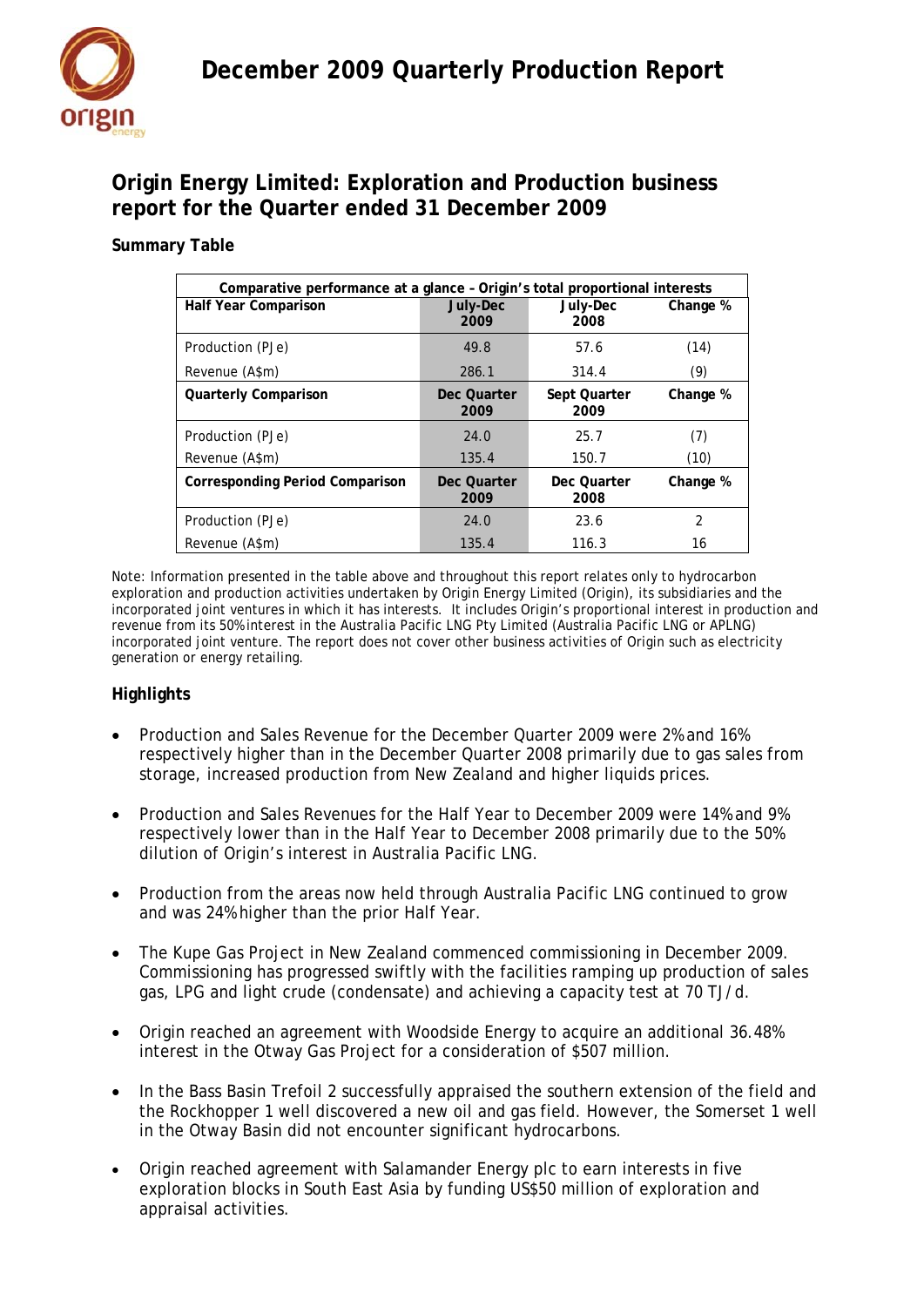## **Significant events and influences during the Quarter included:**

- **Kupe Gas Project:** The project commenced commissioning during December 2009 with sales gas, LPG and light crude (condensate) produced. Final commissioning and rampup of production will continue in the March Quarter 2010. When in full production the project is projected to annually produce 20 PJ of sales gas which has been contracted to Genesis, together with initial yields of 90 ktonnes of LPG and 1.7 million barrels of light crude.
- **Australia Pacific LNG:** Origin's interest in existing CSG operations (with the exception of ATP 788P) is held through Australia Pacific LNG in which Origin has a 50% interest.
	- o Spring Gully Project: The Spring Gully gas plants did not produce at full capacity due to lower gas demand. The tie-in of all wells drilled in Phase 5 will facilitate deliverability in excess of 150 TJ/d while completion of Phase 6 will further lift that deliverability to 180 TJ/d.
	- o Talinga Project: The first stage of the gas plant has been commissioned and the project is currently producing at 16 TJ/d. The second stage of the gas plant is progressing rapidly. On completion of Stage 2 the capacity is expected to be 90 TJ/d.
	- o In late December 2009, Australia Pacific LNG awarded a \$220 million drilling and workover rig contract to Savanna Energy Services Pty Ltd for the provision of two proprietary hybrid drilling rigs and two workover rigs for a five year term from September 2010.
- **Otway Gas Development:** The gas plant achieved an average 96% performance reliability, however low seasonal demand resulted in production decreasing 28% to 4.1 PJe.
- **BassGas Development:** A scheduled shut-down for well workovers and plant maintenance commenced in late November 2009 reducing production to 1.7 PJe, 55% of that for the previous Quarter.
- **Drilling Activities:** 
	- o **Offshore Drilling Program:** Origin, as the Operator of T/18P in the Bass Basin, drilled 2 wells using the Kan Tan IV semi-submersible rig. Trefoil 2, a well appraising the Trefoil 1 discovery, intersected gas bearing sands at the targeted level. The Rockhopper 1 exploration well was also successful in intersecting sands containing oil and gas. The results of both wells are being evaluated to determine the commercial potential (Rockhopper 1 has since been sidetracked (see Post Report Date Events)). In the Otway Basin, the Somerset 1 well was drilled by the Operator, Woodside, in T/34P and did not intersect significant hydrocarbon bearing zones.
	- o **Australia Pacific LNG:** During the Quarter, Australia Pacific LNG participated in 80 wells including 30 development wells (Talinga 11, Fairview 11 and Lauren 8) and 50 exploration/appraisal wells (including 27 in Australia Pacific LNG operated areas).
	- o **Perth Basin:** The Redback South 1 well was cased hole tested and recorded flow rates up to 38.4 mmscfd. The commercial potential of the discovery is being evaluated.

**Cooper Basin:** Origin participated in 11 wells including 3 oil appraisal wells (2 of which were cased and suspended as future oil producers) and 8 development wells (6 with gas objectives and 2 with oil objectives). All development wells were cased and suspended as future producers.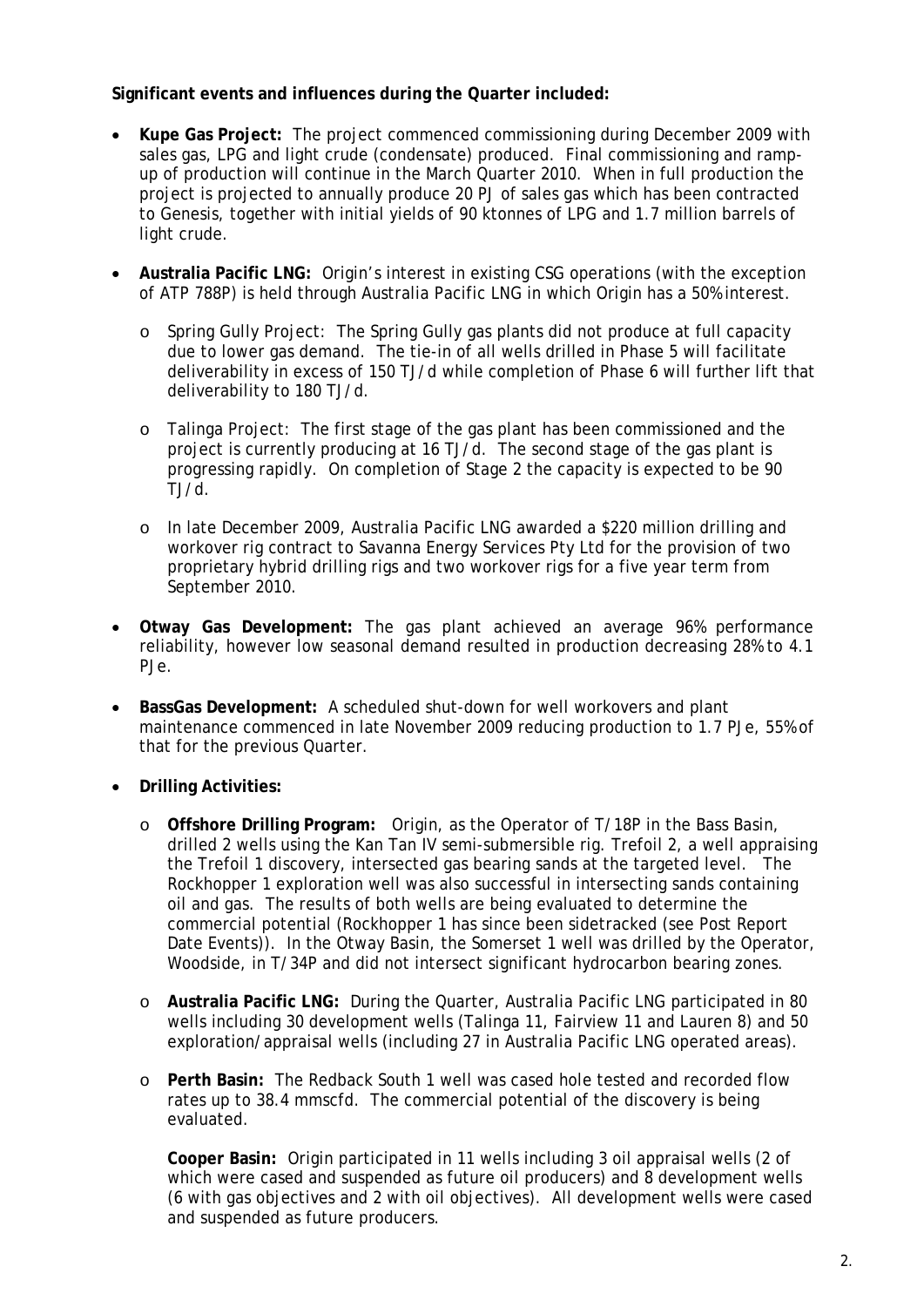- **Seismic Surveys:** 
	- o The Mbawa 3D marine survey was completed in the offshore L8 Block, Lamu Basin, Kenya.
	- o The contract has been awarded for a 2D marine survey to be recorded in the offshore Block 121, Song Hong Basin, Vietnam, in early 2010.
- **Acquisitions/Divestments**:
	- o Origin entered in**t**o a farmin agreement with Salamander Energy plc whereby Origin will earn interests in five exploration blocks in Vietnam (2), Thailand (2) and Laos (1) by funding the next US\$50 million of exploration/appraisal expenditure. Origin may fund up to an additional US\$40 million in the event of an exploration success in the initial program. The farmin program will be conducted through 2010 and into 2011 with drilling commencing early in the March Quarter 2010.
	- o Origin entered into an agreement to acquire an additional 36.48% interest in the T/L2 (Thylacine), T/L3 (Thylacine South) and Vic/L23 (Geographe) production licences and the T/30P and Vic/P43 exploration permits and an additional 51.55% interest in exploration permit T/34P upon Woodside divesting its 51.55% interest in the Otway Gas Development, which comprises these tenements and associated infrastructure (pipelines and onshore gas plant). The purchase price of \$507.2 million will be adjusted for the net impact of capex costs and earnings between the effective date and completion. Completion is expected in the March Quarter 2010. Origin will assume operatorship of the assets from Woodside after a transition period, subject to certain regulatory and joint venture approvals. Origin will not report production and revenue associated with this increased interest until the transaction completes.

#### **Post Report Date Events:**

- Wireline operations were completed in the successful Rockhopper 1 exploration well in T/18P in the offshore Bass Basin and the well was plugged back to the 9 5/8" casing. A sidetrack well, Rockhopper 1/ST1, was then commenced. The sidetrack well is designed to intersect the hydrocarbon bearing reservoir sections approximately 1.3 km south and down-dip from their penetration in Rockhopper 1 and to assess the potential volume of oil and gas discovered. At 28 January the sidetrack well had reached the target level and core was being cut.
- Australia Pacific LNG has awarded two key contracts for upstream activities for its CSG to LNG project. The contractfor design, engineering, procurement and early works activitiy during the planning stages in respect to the 450 km main pipeline was awarded to McConnell Dowell Constructors and the upstream facilities contract was awarded to the Baulderstone Bilfinger Berger Services Joint Venture.
- The first shipment of light crude from Kupe left Port Taranaki in late January 2010.
- On 29 January Australia Pacific LNG lodged its draft Environmental Impact Statement (EIS) for its coal seam gas to liquefied natural gas project with the Queensland Government. The EIS will be assessed for compliance with the Terms of Reference set by the Coordinator General, and will be released for public consultation once this assessment is complete.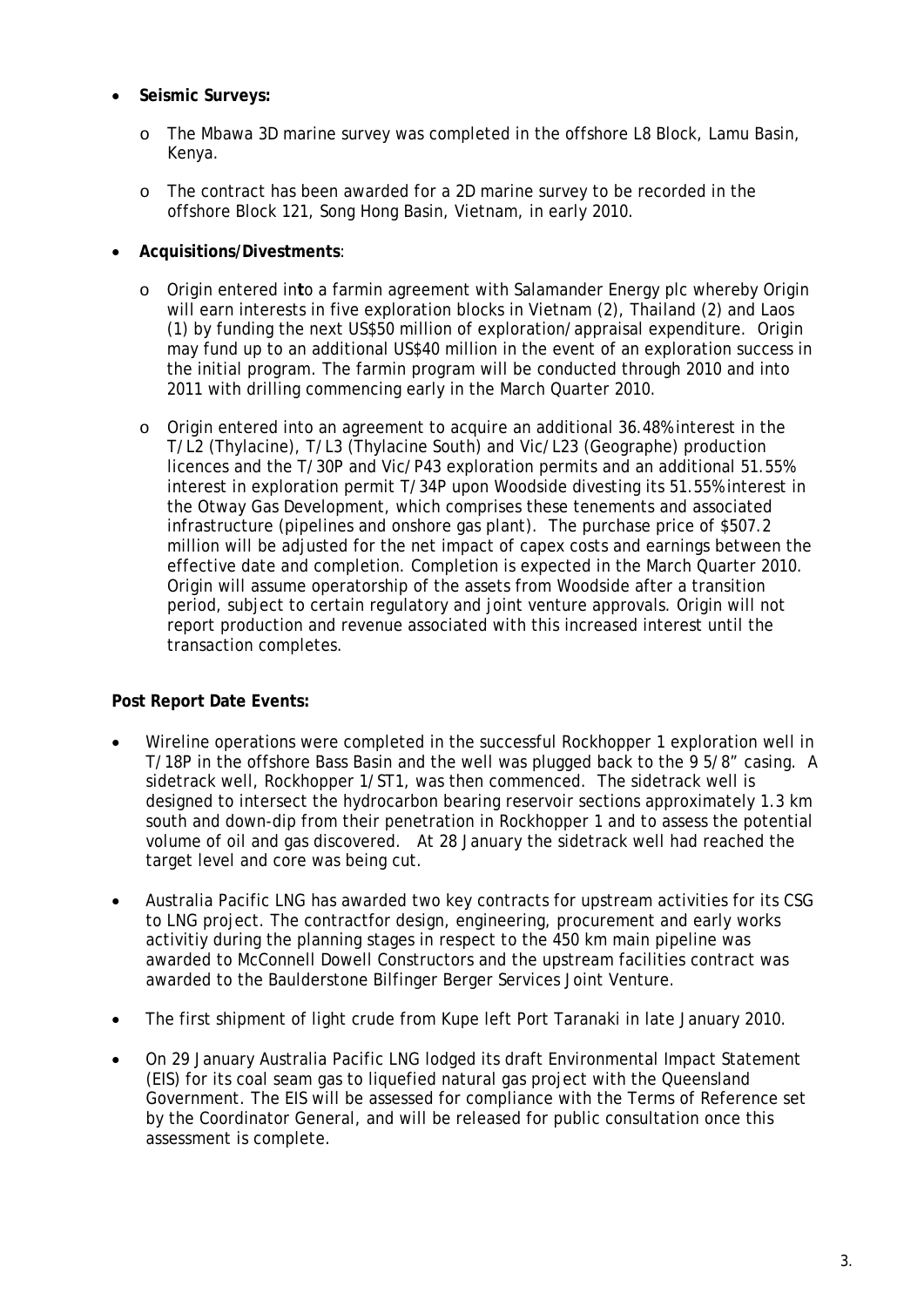## **1. PRODUCTION, SALES AND REVENUE**

In late October 2008 Origin completed a transaction with ConocoPhillips (COP) whereby that company acquired a 50% interest in an incorporated CSG to LNG joint venture known as Australia Pacific LNG. The upstream interests included in this incorporated joint venture include all the CSG exploration and production tenements previously held by Origin, together with its interests in conventional oil and gas tenements in the Denison Trough. Origin is the operator of all the upstream activities undertaken by Australia Pacific LNG.

In the tables below Origin's historical production from its CSG and Denison Trough assets to the end of October 2008 is included in the lines *Coal Seam Gas* and *Denison Trough* respectively. From November 2008 Origin's 50% proportional interest in production from those assets is reported in the line *APLNG (CSG and Denison Trough)*. A separate table (Table 1.3.3) is also provided which shows the aggregated production, sales and revenue across all products for Origin's proportional interest in Australia Pacific LNG.

## **1.1 Production by Product and Area (including 50% interest in APLNG)**

| <b>Natural Gas and</b>         |               |             |          |                          | Dec     |            |                |
|--------------------------------|---------------|-------------|----------|--------------------------|---------|------------|----------------|
| Ethane                         | Unit          | <b>This</b> | Previous | %                        | Quarter | <b>YTD</b> | <b>YTD</b>     |
|                                |               | Quarter     | Quarter  | Change 2008              |         | 2009/10    | 2008/09        |
| <b>Natural Gas</b>             | <b>PJ</b>     |             |          |                          |         |            |                |
| Coal Seam Gas                  |               |             |          |                          | 4.0     |            | 17.0           |
| Denison Trough                 |               |             |          |                          | 0.4     |            | 1.6            |
| APLNG (CSG and Denison Trough) |               | 7.8         | 9.1      | (14)                     | 4.4     | 16.9       | 4.4            |
| SA Cooper & SWQ                |               | 4.0         | 4.3      | (7)                      | 4.7     | 8.3        | 9.6            |
| Otway Basin (offshore)         |               | 3.7         | 5.1      | (28)                     | 3.8     | 8.8        | 9.2            |
| <b>Bass Basin</b>              |               | 1.2         | 2.3      | (45)                     | 1.2     | 3.5        | 3.6            |
| Surat Basin                    |               | 2.7         | 0.1      | 3330                     | 0.4     | 2.8        | 1.2            |
| Perth Basin                    |               | 0.5         | 0.8      | (33)                     | 0.9     | 1.3        | 2.0            |
| Taranaki Basin (onshore)       |               | 0.3         | 0.3      | $\overline{\phantom{0}}$ | 0.3     | 0.6        | 0.9            |
| Taranaki Basin (offshore)      |               | 0.4         |          |                          |         | 0.4        | $\blacksquare$ |
| Otway Basin (onshore)          |               |             |          |                          |         |            | 0.1            |
| Ethane                         | <b>PJ</b>     |             |          |                          |         |            |                |
| SA Cooper & SWQ                |               | 0.3         | 0.3      | 9                        | 0.3     | 0.6        | 0.7            |
| <b>Total Production</b>        |               | 20.9        | 22.3     | (6)                      | 20.4    | 43.2       | 50.3           |
| <b>Total Sales Volume</b>      |               | 21.8        | 24.1     | (10)                     | 20.1    | 45.9       | 50.7           |
| <b>Total Sales Revenue</b>     | \$M           | 76.2        | 88.1     | (14)                     | 69.4    | 164.3      | 176.6          |
| Average Gas Price              | $\frac{f}{G}$ | 3.49        | 3.65     | (4)                      | 3.45    | 3.58       | 3.48           |

|                            |        |             |          |             | <b>Dec</b> |            |            |
|----------------------------|--------|-------------|----------|-------------|------------|------------|------------|
| Crude Oil                  | Unit   | <b>This</b> | Previous | %           | Quarter    | <b>YTD</b> | <b>YTD</b> |
|                            |        | Quarter     | Quarter  | Change 2008 |            | 2009/10    | 2008/09    |
| Crude Oil                  | kbbls  |             |          |             |            |            |            |
| SA Cooper & SWQ            |        | 96.8        | 93.8     | 3           | 116.5      | 190.6      | 222.1      |
| Surat Basin                |        | 8.5         | 9.5      | (10)        | 9.9        | 18.0       | 21.4       |
| Perth Basin                |        | 52.4        | 53.5     | (2)         | 82.9       | 105.9      | 177.0      |
| Taranaki Basin (onshore)   |        | 37.9        | 26.0     | 46          | 13.2       | 63.9       | 39.1       |
| <b>Total Production</b>    |        | 195.6       | 182.8    |             | 222.5      | 378.4      | 459.6      |
| <b>Total Sales Volume</b>  |        | 352.2       | 342.3    | 3           | 330.7      | 694.5      | 682.8      |
| <b>Total Sales Revenue</b> | \$M    | 32.59       | 30.4     |             | 22.2       | 62.9       | 65.1       |
| Average Crude Price        | \$/bbI | 92.55       | 88.68    | 4           | 67.13      | 90.64      | 95.34      |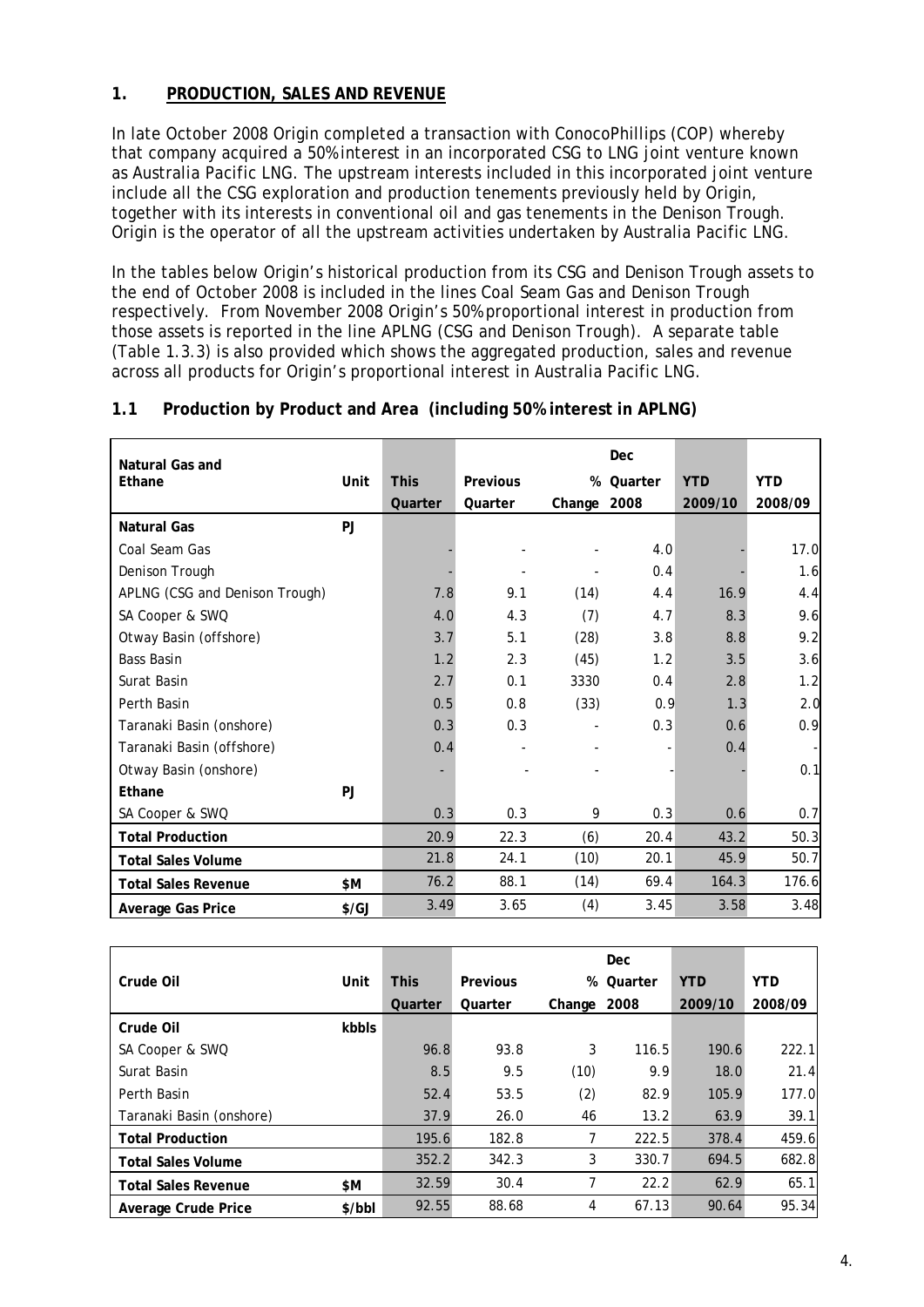|                            |        |             |                 |                | Dec     |            |            |
|----------------------------|--------|-------------|-----------------|----------------|---------|------------|------------|
| Condensate/Naphtha         | Unit   | <b>This</b> | <b>Previous</b> | %              | Quarter | <b>YTD</b> | <b>YTD</b> |
|                            |        | Quarter     | Quarter         | Change         | 2008    | 2009/10    | 2008/09    |
| Condensate/Naphtha         | kbbls  |             |                 |                |         |            |            |
| Denison Trough             |        |             |                 |                | 0.2     |            | 1.0        |
| APLNG (Denison Trough)     |        | 0.2         | 0.4             | (60)           | 0.2     | 0.5        | 0.2        |
| SA Cooper & SWQ            |        | 61.0        | 59.7            | $\overline{2}$ | 74.1    | 120.7      | 151.1      |
| Otway Basin (offshore)     |        | 39.4        | 46.8            | (16)           | 41.9    | 86.3       | 100.2      |
| <b>Bass Basin</b>          |        | 49.6        | 92.0            | (46)           | 48.8    | 141.7      | 151.5      |
| Surat Basin                |        | 6.8         | 8.9             | (23)           | 11.3    | 15.7       | 22.4       |
| Perth Basin                |        | 0.6         | 1.0             | (38)           | 1.4     | 1.6        | 3.5        |
| Taranaki Basin (onshore)   |        |             |                 |                | 0.1     |            | 4.6        |
| Taranaki Basin (offshore)  |        | 46.8        |                 |                |         | 46.8       |            |
| Otway Basin (onshore)      |        |             |                 | ۰              | 0.1     |            | 0.9        |
| <b>Total Production</b>    |        | 204.4       | 208.8           | (2)            | 178.1   | 413.3      | 435.4      |
| <b>Total Sales Volume</b>  |        | 185.2       | 242.0           | (23)           | 198.8   | 427.3      | 427.6      |
| <b>Total Sales Revenue</b> | \$M    | 13.1        | 16.1            | (19)           | 9.4     | 29.3       | 34.7       |
| Average Condensate Price   | \$/bbI | 70.82       | 66.70           | 6              | 47.28   | 68.49      | 81.16      |

|                            |                |             |          |        | Dec     |            |            |
|----------------------------|----------------|-------------|----------|--------|---------|------------|------------|
| <b>LPG</b>                 | Unit           | <b>This</b> | Previous | %      | Quarter | <b>YTD</b> | <b>YTD</b> |
|                            |                | Quarter     | Quarter  | Change | 2008    | 2009/10    | 2008/09    |
| <b>LPG</b>                 | <b>Ktonnes</b> |             |          |        |         |            |            |
| SA Cooper & SWQ            |                | 8.0         | 8.6      | (7)    | 8.4     | 16.7       | 18.2       |
| Otway Basin (offshore)     |                | 4.9         | 5.8      | (16)   | 4.9     | 10.8       | 11.4       |
| <b>Bass Basin</b>          |                | 3.6         | 6.8      | (47)   | 2.7     | 10.4       | 10.3       |
| Surat Basin                |                | 1.5         | 1.7      | (11)   | 2.1     | 3.2        | 4.1        |
| Taranaki Basin (onshore)   |                | 0.4         | 0.5      | (13)   | 0.4     | 0.9        | 1.0        |
| Taranaki Basin (offshore)  |                | 0.5         |          | -      |         | 0.5        |            |
| <b>Total Production</b>    |                | 18.9        | 23.4     | (21)   | 18.5    | 42.5       | 45.0       |
| <b>Total Sales Volume</b>  |                | 18.3        | 23.5     | (22)   | 21.2    | 41.8       | 45.3       |
| <b>Total Sales Revenue</b> | \$M            | 13.6        | 16.0     | (15)   | 15.2    | 29.6       | 37.9       |
| Average LPG Price          | \$/tonne       | 743.01      | 682.02   | 9      | 716.98  | 708.72     | 836.64     |

# **1.2 Production by Basin (including 50% of APLNG production)**

| <b>Production by Basin</b>     |            |             |          |             | Dec     |            |            |
|--------------------------------|------------|-------------|----------|-------------|---------|------------|------------|
| (All products, PJe)            | Unit       | <b>This</b> | Previous | %           | Quarter | <b>YTD</b> | <b>YTD</b> |
|                                |            | Quarter     | Quarter  | Change 2008 |         | 2009/10    | 2008/09    |
| <b>Production by Basin</b>     | <b>PJe</b> |             |          |             |         |            |            |
| Coal Seam Gas                  |            |             |          |             | 4.0     |            | 17.0       |
| Denison Trough                 |            |             |          |             | 0.4     |            | 1.6        |
| APLNG (CSG and Denison Trough) |            | 7.8         | 9.1      | (14)        | 4.4     | 16.9       | 4.4        |
| SA Cooper & SWQ                |            | 5.6         | 5.9      | (4)         | 6.5     | 11.5       | 13.3       |
| Otway Basin (offshore)         |            | 4.1         | 5.7      | (28)        | 4.3     | 9.8        | 10.3       |
| <b>Bass Basin</b>              |            | 1.7         | 3.1      | (45)        | 1.6     | 4.8        | 5.0        |
| Surat Basin                    |            | 2.9         | 0.3      | 866         | 0.6     | 3.2        | 1.6        |
| Perth Basin                    |            | 0.8         | 1.1      | (24)        | 1.4     | 2.0        | 3.1        |
| Taranaki Basin (onshore)       |            | 0.5         | 0.5      | (4)         | 0.4     | 1.0        | 1.2        |
| Taranaki Basin (offshore)      |            | 0.6         |          |             |         | 0.6        |            |
| Otway Basin (onshore)          |            |             |          |             |         |            | 0.1        |
| Total                          |            | 24.0        | 25.7     | (7)         | 23.6    | 49.8       | 57.6       |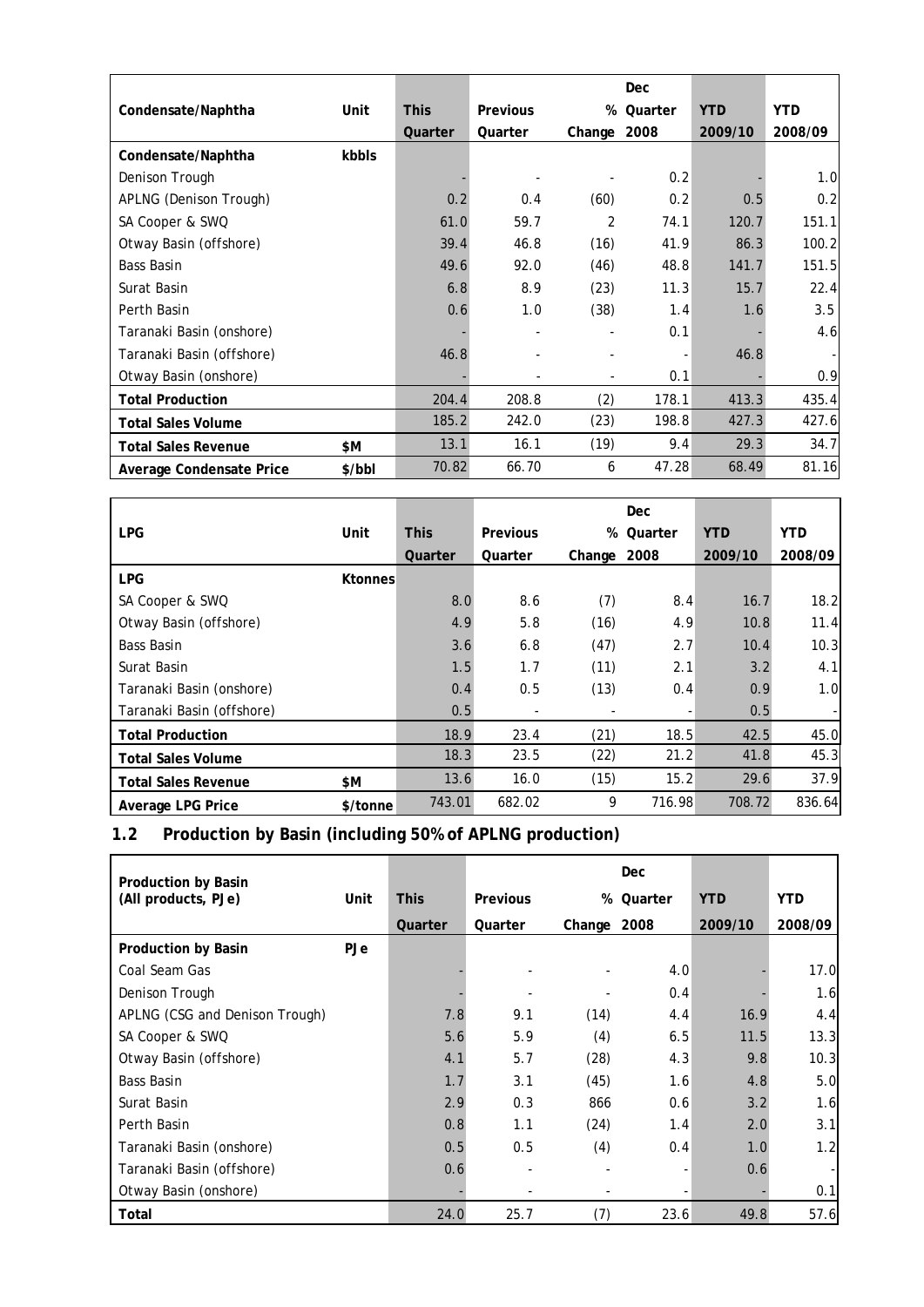## **1.3 Production, Sales Volumes and Revenue Summaries**

| <b>Total All Products</b> |            |             |          |             | <b>Dec</b> |            |         |
|---------------------------|------------|-------------|----------|-------------|------------|------------|---------|
| Unit                      |            | <b>This</b> | Previous |             | % Quarter  | <b>YTD</b> | YTD     |
|                           |            | Quarter     | Quarter  | Change 2008 |            | 2009/10    | 2008/09 |
| Production (all products) | PJe        | 24.0        | 25.7     |             | 23.6       | 49.8       | 57.6    |
| Sales (all products)      | <b>PJe</b> | 25.7        | 28.6     | (10)        | 24.1       | 54.3       | 59.3    |
| <b>Total Revenue</b>      | \$M        | 135.4       | 150.7    | (10)        | 116.3      | 268.1      | 314.4   |

#### **1.3.1 Origin including 50% interest in APLNG**

## **1.3.2 Origin excluding 50% interest in APLNG**

|                            |            |             |          |             | <b>Dec</b> |         |            |
|----------------------------|------------|-------------|----------|-------------|------------|---------|------------|
| <b>Total All Products</b>  | Unit       | <b>This</b> | Previous |             | % Quarter  | YTD     | <b>YTD</b> |
|                            |            | Quarter     | Quarter  | Change 2008 |            | 2009/10 | 2008/09    |
| Production (all products)  | <b>PJe</b> | 16.2        | 16.6     | (2)         | 19.2       | 32.8    | 53.2       |
| Sales (all products)       | <b>PJe</b> | 17.2        | 18.5     | (7)         | 19.7       | 35.7    | 54.9       |
| <b>Total Sales Revenue</b> | \$M        | 109.3       | 116.4    | (6)         | 103.1      | 225.6   | 301.2      |

## **1.3.3 Origin's 50% interest in APLNG**

|                            |            |             |          |             | Dec       |            |            |
|----------------------------|------------|-------------|----------|-------------|-----------|------------|------------|
| <b>Total All Products</b>  | Unit       | <b>This</b> | Previous |             | % Quarter | <b>YTD</b> | <b>YTD</b> |
|                            |            | Quarter     | Quarter  | Change 2008 |           | 2009/10    | 2008/09    |
| Production (all products)  | <b>PJe</b> | 7.8         | 9.1      | (14)        | 4.4       | 16.9       | 4.4        |
| Sales (all products)       | <b>PJe</b> | 8.5         | 10.1     | (16)        | 4.4       | 18.6       | 4.4        |
| <b>Total Sales Revenue</b> | \$M        | 26.2        | 34.3     | (16)        | 13.2      | 60.5       | 13.2       |

#### **1.4 Internal and External Purchase and Sales Summary**

#### **1.4.1 Internal and External Sales (Origin excluding 50% interest in APLNG)**

| Internal & External Sales |            |             |          |             | <b>Dec</b> |            |            |
|---------------------------|------------|-------------|----------|-------------|------------|------------|------------|
| <b>Volumes</b>            | Unit       | <b>This</b> | Previous |             | % Quarter  | <b>YTD</b> | <b>YTD</b> |
|                           |            | Quarter     | Quarter  | Change 2008 |            | 2009/10    | 2008/09    |
| <b>Total Sales Volume</b> | <b>PJe</b> |             |          |             |            |            |            |
| Internal                  |            | 8.8         | 8.9      |             | 8.2        | 17.7       | 25.1       |
| External                  |            | 8.4         | 9.6      | (12)        | 11.5       | 18.0       | 29.8       |
| Total                     |            | 17.2        | 18.5     |             | 19.7       | 35.7       | 54.9       |

## **1.4.2 External Purchases**

| Product Purchases included in  |            |             |          |             | Dec       |            |                  |
|--------------------------------|------------|-------------|----------|-------------|-----------|------------|------------------|
| above sales                    | Unit       | <b>This</b> | Previous |             | % Quarter | <b>YTD</b> | YTD              |
|                                |            | Quarter     | Quarter  | Change 2008 |           | 2009/10    | 2008/09          |
| Origin (excluding 50% interest |            |             |          |             |           |            |                  |
| in APLNG)                      | PJe        |             | 1.2      | 37          |           | 2.9        | 1.6              |
| Origin's 50% interest in APLNG | PJe        | 0.9         | 0.9      |             |           | 1.9        |                  |
| Total                          | <b>PJe</b> | 2.6         | 2.1      | (15)        |           | 4.8        | 1.6 <sub>l</sub> |

Note: Current Quarter production figures for some non-operated areas may include preliminary production data for the last month of the Quarter. Where actual production volumes only became available after the report date for that Quarter, previous Quarter figures have been amended to reflect this. The Previous Quarter revenues and sales volumes have been restated to reflect late adjustments to the September 2009 Quarterly Production Report.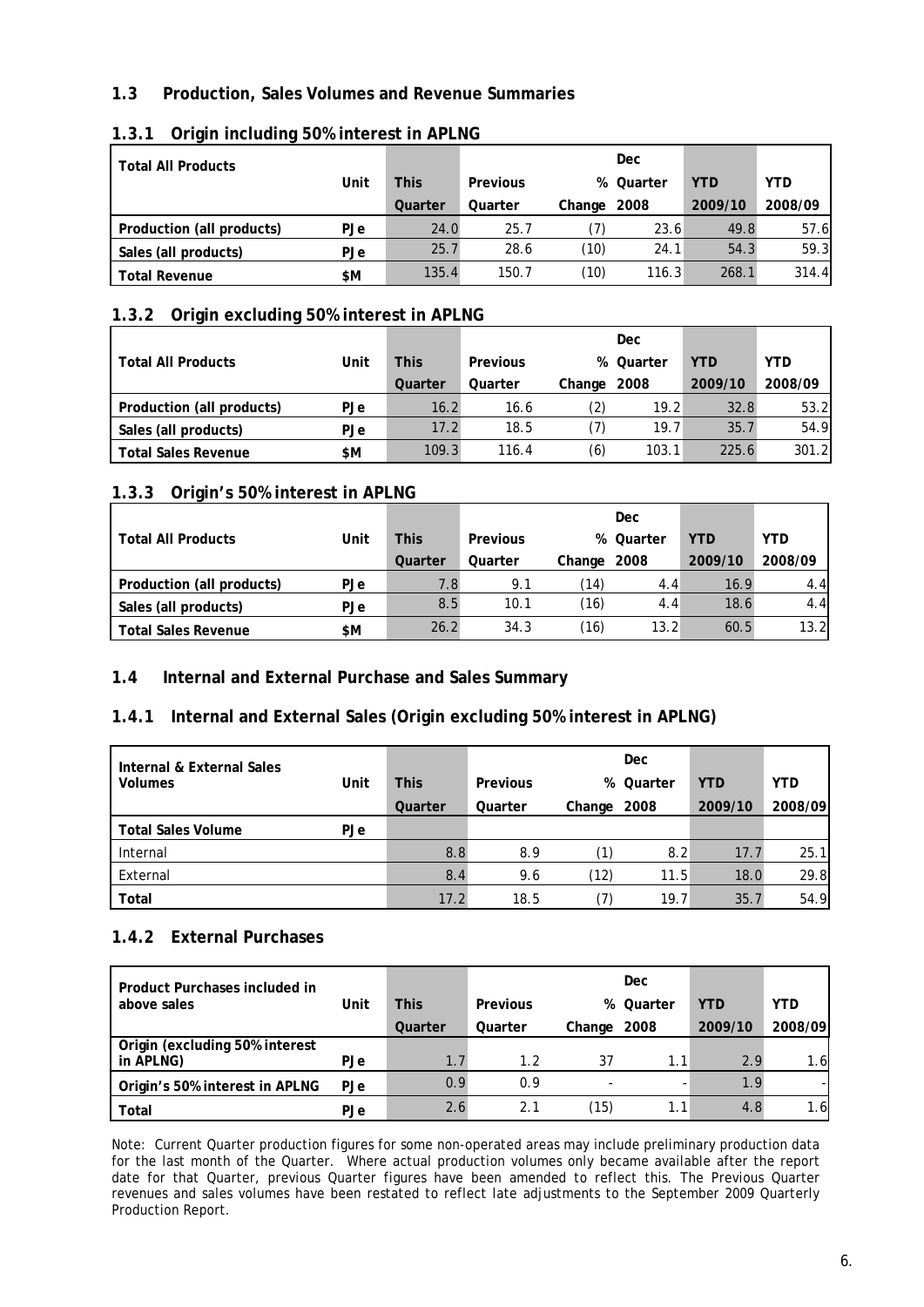#### **1.5 Production and Sales Summary**

#### **Six Months to 31 December 2009 compared with Six Months to 31 December 2008**

On a proportional interest basis, Total Production from upstream ventures in which Origin has an economic interest decreased by 14%. This was primarily attributable to the dilution of Origin's share of CSG and Denison Trough production as a result of the Australia Pacific LNG transaction; a planned maintenance outage at the BassGas facilities; natural field decline; and some lower contractual off-takes during the period partially offset by the sale of gas in storage. Total production fell by 7.8 PJe from 57.6 PJe to 49.8 PJe.

Total production for the six months to 31 December 2009 in areas now held by Australia Pacific LNG was 33.9 PJe or 24% higher than in the same period in 2008. However dilution of Origin's interest in these areas as a result of the Australia Pacific LNG transaction means that the contribution to Origin's production fell by 26% from 23.0 PJ to 16.9 PJ. CSG production has been constrained from attaining deliverable capability due to a major customer lowering its demand under contract terms.

Production in the Surat Basin increased by 1.6 PJe primarily as a result of the sale of gas in storage. This was offset by lower production in the Cooper Basin (-1.8 PJe) primarily due to lower contractual gas demand; in the Perth Basin (-1.1 PJe) due to natural field decline; in the Otway Basin (-0.5 PJe) due to lower seasonal demand; and from BassGas (-0.2 PJe) due to a planned workover and maintenance shutdown. Late in the Half Year, the Kupe Project (+0.6 PJe) came online and the project is expected to ramp-up production significantly in the March Quarter 2010.

Sale Volumes and Revenue declined by 8% and 9% respectively which reflected increased third party purchases (+3.2 PJe) and improved natural gas pricing which offset higher average liquids prices received in the prior Half Year.

#### **December Quarter 2009 compared with December Quarter 2008**

Total Production was 2% higher in the December Quarter 2009 compared with the December Quarter 2008. Production from the New Zealand assets (Kupe and TAWN) combined with the sale of gas in storage (Surat) more than offset the natural decline of more mature assets (Cooper and Perth Basins) and the impact of the dilution of Origin's CSG interests (Australia Pacific LNG transaction).

Sales Volumes and Revenues were 7% and 16% higher respectively. Higher sales volumes reflected higher third party purchases (+ 1.5 PJe) while the Revenue result was due to improved average product prices received in the December Quarter 2009. In particular, the average prices received for oil and condensate increased by 38% and 50% respectively.

#### **December Quarter 2009 compared with September Quarter 2009**

Total Production, Sales Volumes and Revenue for the December Quarter 2009 were 7%, 10% and 10% lower respectively than the September Quarter 2009.

Production of natural gas was 6% lower due to lower seasonal demand (CSG, Cooper Basin and Otway Gas Development); the planned shutdown of the BassGas Development; and the natural decline in the Perth Basin. Production from the New Zealand assets (Kupe and TAWN) combined with the sale of gas in storage (Surat) somewhat offset the abovementioned factors. The reduction in Sales Volumes and Revenue reflected the lower production.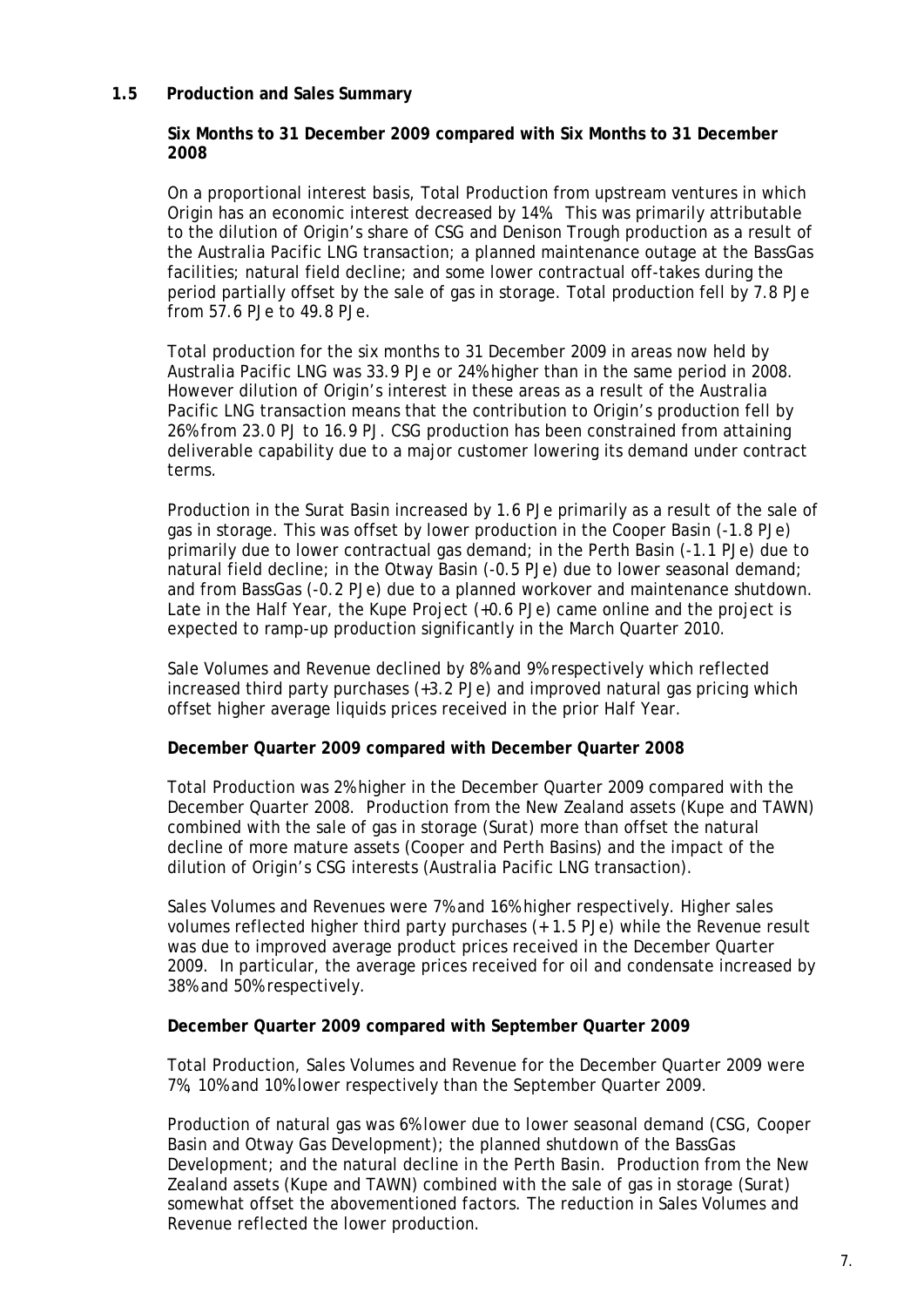A consequence of lower natural gas production was lower production and sales of condensate and LPG. The impact of lower Sales Volumes on Revenue was less pronounced as a result of higher average prices for these commodities. Higher crude oil production was primarily due to the New Zealand assets with higher Sales Revenue reflecting higher average oil prices.

## **2**. **DEVELOPMENT**

#### **2.1 Coal Seam Gas (Interests held through Australia Pacific LNG)**

All of Origin's producing interests in CSG are held through Australia Pacific LNG.

In late December 2009, Australia Pacific LNG awarded a \$220 million drilling and workover rig contract to Savanna Energy Services Pty Ltd for the provision of two proprietary hybrid drilling rigs and two workover rigs for a five year term from September 2010.

Total Australia Pacific LNG production (including the Denison Trough and nonoperated facilities) capacity of in excess of 240 TJ/d was not fully utilised during the Quarter due to market constraints. During December 2009, total production averaged 169 TJ/d (approximately 70% of available capacity). It is expected the market constraints will be largely removed in the March Quarter 2010.

## **2.1.1** *Spring Gully*

The Spring Gully gas plants achieved gross peak gas sales of 126 TJ/d during the Quarter in a market constrained environment (reduced demand by a major customer and delay in the start of another supply contract) with 149 wells contributing to production.

As part of Phase 5 of the development, seven wells were brought online during the Quarter. A final six wells remain to be brought online to complete this phase of the project. Well productivity has exceeded expectations and total project deliverability is expected to exceed the targeted 150 TJ/d once these additional wells are online.

The Phase 6 development of the Spring Gully field has commenced. Civil works at the Taloona and Strathblane gas plants were progressed and three new compressors have been delivered to site. This phase, which also includes the drilling of a further 31 wells and a new export gas pipeline, is designed to increase the overall Spring Gully capacity to 180 TJ/d.

#### **2.1.2** *Fairview*

The field has achieved gross peak sales of 127 TJ/d (Australia Pacific LNG share 30 TJ/d) as the Phase 2 infrastructure expansion project has progressed. The phase has included the installation of additional gas and water gathering lines, the construction of a gas plant and reverse osmosis plants and additional water disposal ponds and infrastructure.

Eleven development wells were drilled in the Fairview field as part of an ongoing program designed to underwrite future production and reserves growth.

#### **2.1.3** *Peat*

No significant activity during the Quarter.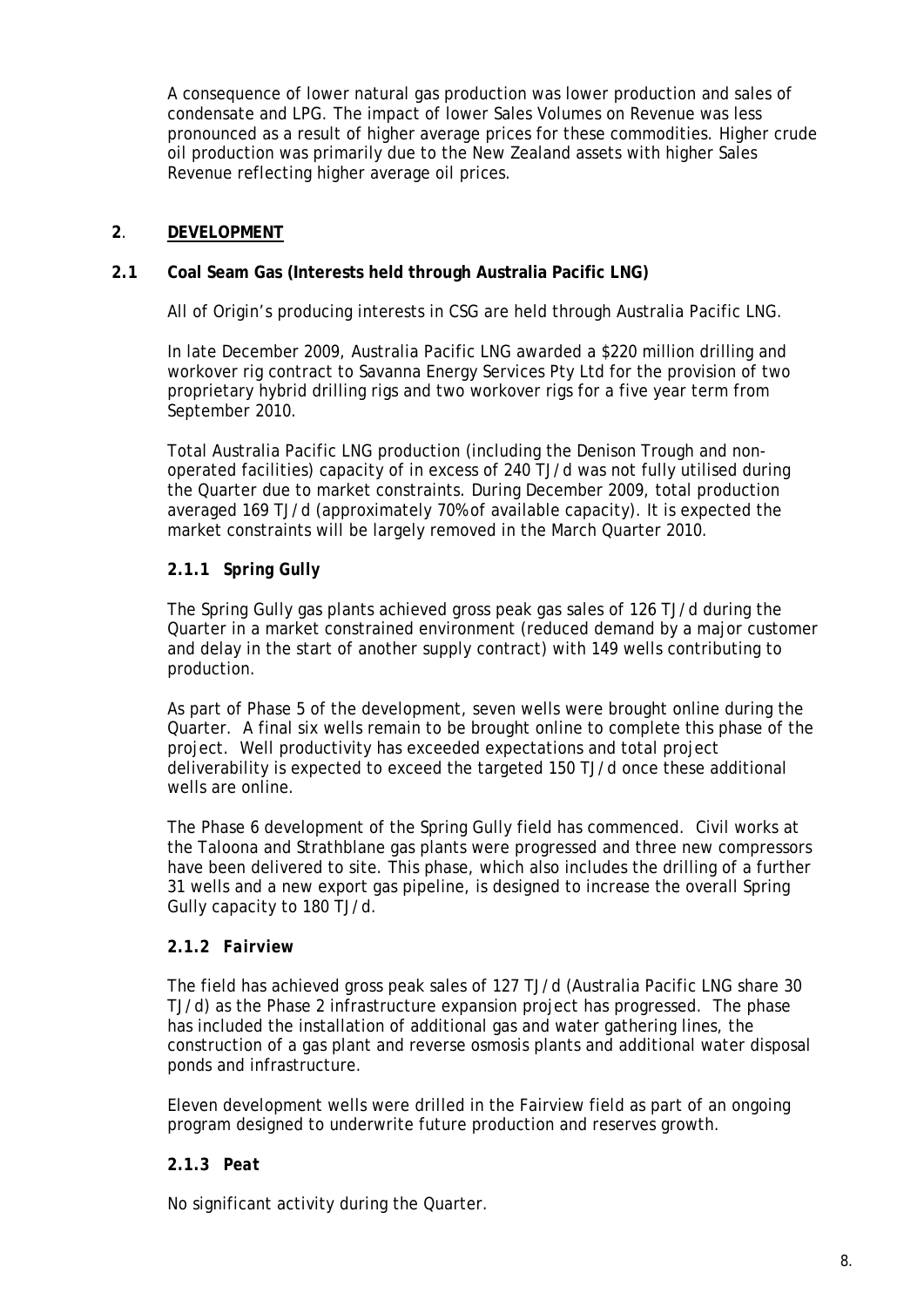## **2.1.4** *Talinga/Orana*

Construction of the Talinga gas plant and water handling facilities are well advanced. The first stage of the gas plant has been commissioned. Construction of the second stage of the gas plant is progressing rapidly. On completion of Stage 2, which will include additional low and high pressure compressors, Talinga is expected to have a capacity of 90 TJ/day. The development also includes a reverse osmosis water treatment plant and supporting infrastructure capable of processing 20 megalitres of water per day.

During the Quarter, eleven development wells were drilled bringing the total drilled to 56. A further eight development wells were brought online (17 to date) and sales from Talinga have now increased to 16 TJ/d. Well deliverability has been above expectation. Market conditions are currently constraining the sales gas volumes.

#### **2.1.5** *Argyle/Kenya/Lauren/Bellevue*

Eight development wells were drilled in the Lauren field during the Quarter as part of the ongoing development program for future production.

The Kenya sales gas plant continued to achieve gross peak sales of around 53 TJ/d (Australia Pacific LNG share 22 TJ/d).

#### **2.2 Denison Trough (Conventional) (Interests held through Australia Pacific LNG)**

The Rolleston 19 well came online in December 2009 producing 1 TJ/d. A booster compressor replacement at the Springton gas plant resulted in 1 TJ/d additional production. However many wells were shut-in during compressor tie-in to the transport line and as result production from the Rolleston field was lower overall.

#### **2.3 Cooper/Eromanga Basin (South Australia/Queensland)**

During this Quarter, Origin participated in the drilling of five gas development wells and two oil development wells in South Australia. All wells were cased and suspended as future producers.

One gas development well was also drilled in South West Queensland. It was cased and suspended as a future gas producer.

#### **2.4 Offshore Otway Basin (Victoria/Tasmania)**

Gross natural gas production from the Otway Gas Development was 11 PJ for the Quarter, of which Origin lifted 3.7 PJ. Origin's lifted share of production equates to 34% of production and exceeded its participating interest of 30.75%.

The inlet compression project is progressing well and remains on track for start up in first Quarter 2011. Factory acceptance testing of the turbine package has been completed and is ready for shipment. Site mobilisation is underway with construction activity due to commence early in 2010.

#### **2.5 Bass Basin (Tasmania)**

The planned shutdown for a workover program on the Yolla 3 and 4 wells and a maintenance program at the Lang Lang gas plant began on 22 November 2009. The shutdown will allow rectification of production constraints on the Yolla 3 and 4 wells and maintenance and inspection of both the platform and the Lang Lang gas plant. It is expected that the shutdown will be complete and the facility will be back on line in late March 2010.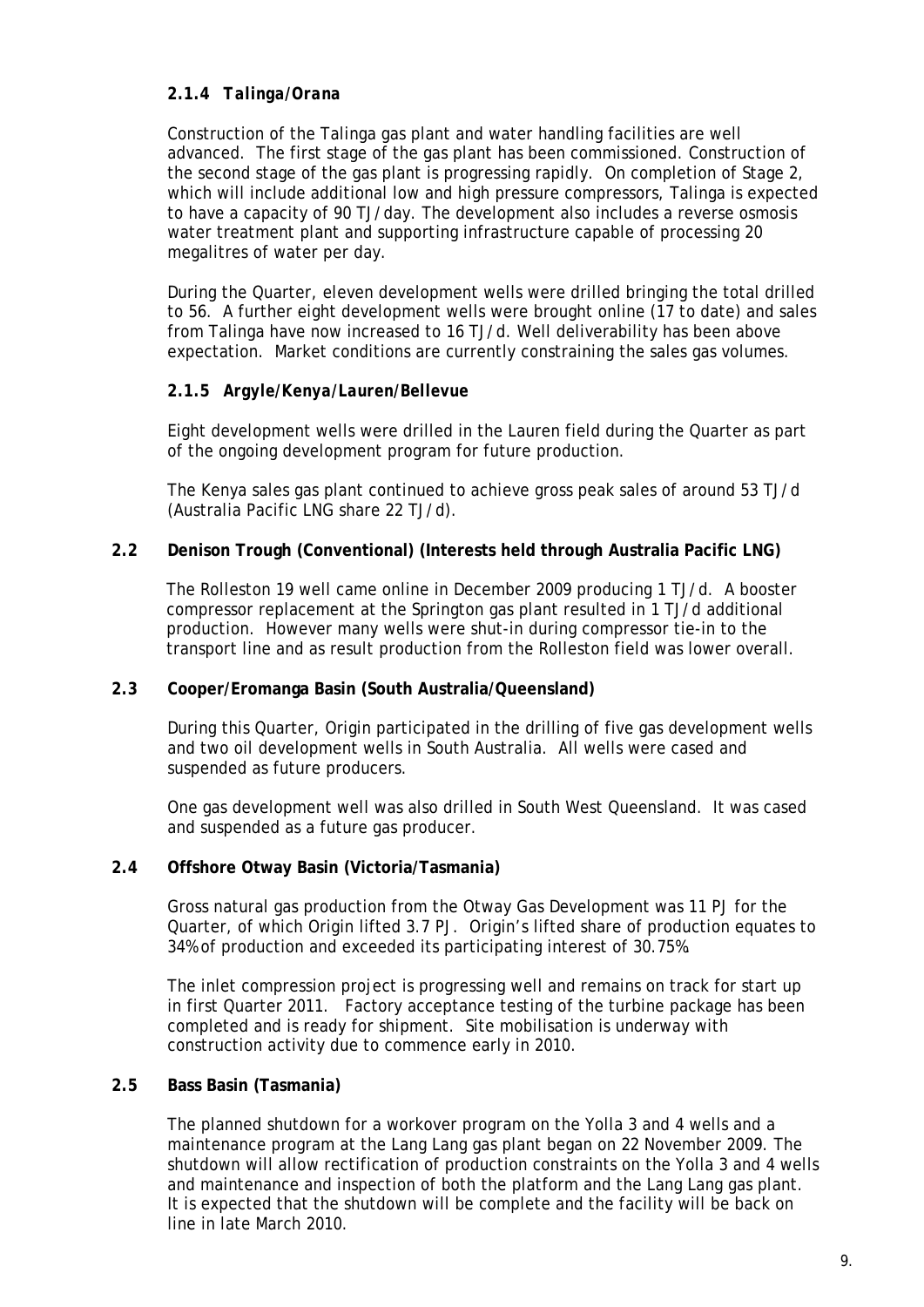The BassGas Development produced 2.9 PJ of sales gas during the Quarter (Origin's share 1.2 PJ) prior to the shutdown.

The BassGas joint venture has approved the Yolla Mid-Life Enhancement (MLE) project at a cost of \$345 million. The project will upgrade the offshore production facilities converting the platform to a manned facility with living quarters and safety related systems and equipment. On-platform pumping and compression equipment will also be installed to extend the production life of the Yolla gas field. Two additional development wells, Yolla 5 and 6, will be drilled. The onplatform construction and drilling activity will be facilitated by a semi-submersible tender assisted drilling unit. Fabrication of the accommodation and utility module has commenced. The additional wells and accommodation facilities are expected to be operational by the June Quarter 2011 and the pumping and compression facilities by mid 2012.

## **2.6 Taranaki Basin (New Zealand)**

#### **2.6.1** *Kupe*

The entire production system from reservoir to final product export commenced commissioning during December 2009. Raw gas production from the wells commenced and on specification sales gas, LPG and condensate were produced through the commissioning process. A capacity test successfully achieved 70 TJ/d. Final commissioning and ramp-up of production from the Kupe field will continue through the March Quarter 2010. Production volumes reported in Section 1 for the Taranaki Basin (offshore) represent production from Kupe during the commissioning activities in December 2009.

Once in full production the Kupe Gas Project is projected to produce 20 PJ of sales gas per annum and will initially provide up to 90 ktonnes of LPG and 1.7 million barrels of light crude (condensate) per annum. The relative volume of liquids is expected to decline over time due to the characteristics of the reservoir.

#### **2.6.2** *Tariki/Ahuroa/Waihapa/Ngaere (TAWN) and Rimu/Kauri*

Work on the Ahuroa Gas Storage Project, which is being developed on behalf of Contact Energy, continued through this Quarter. Commissioning of a new injection compressor was completed early in the Quarter. Subsequently 2.5 PJ of sales gas were injected into the reservoir via the Ahuroa 2A well.

The drilling of three additional gas injection/production wells into the reservoir commenced early in the Quarter as part of Stage 2 of the development. The first of these wells (Ahuroa 3) was successfully drilled, completed and tested. Gas flow rates from Ahuroa 3 were recorded at up to 19 mmscfd on test. Ahuroa 3 will be connected to the process facilities during the March Quarter 2010 and injection will commence. Ahuroa 4, the next well in the drilling program, spudded on 30 December 2009.

A coiled tubing well clean-out programme was successfully completed on the Kauri E2 and Waihapa H1 wells. Kauri E2 is now suspended pending installation of artificial lift and oil production was restored from Waihapa H1.

#### **2.7 Surat Basin (Queensland)**

The majority of the gas produced from Origin's Surat Basin fields was re-injected to storage reservoirs after stripping of gas liquids. The full inventory of stored gas in the Newstead storage facility of 2.7 PJ was sold to Origin's Retail segment. This volume of gas has been recorded as production and sales, with proceeds of the sale recorded as revenues.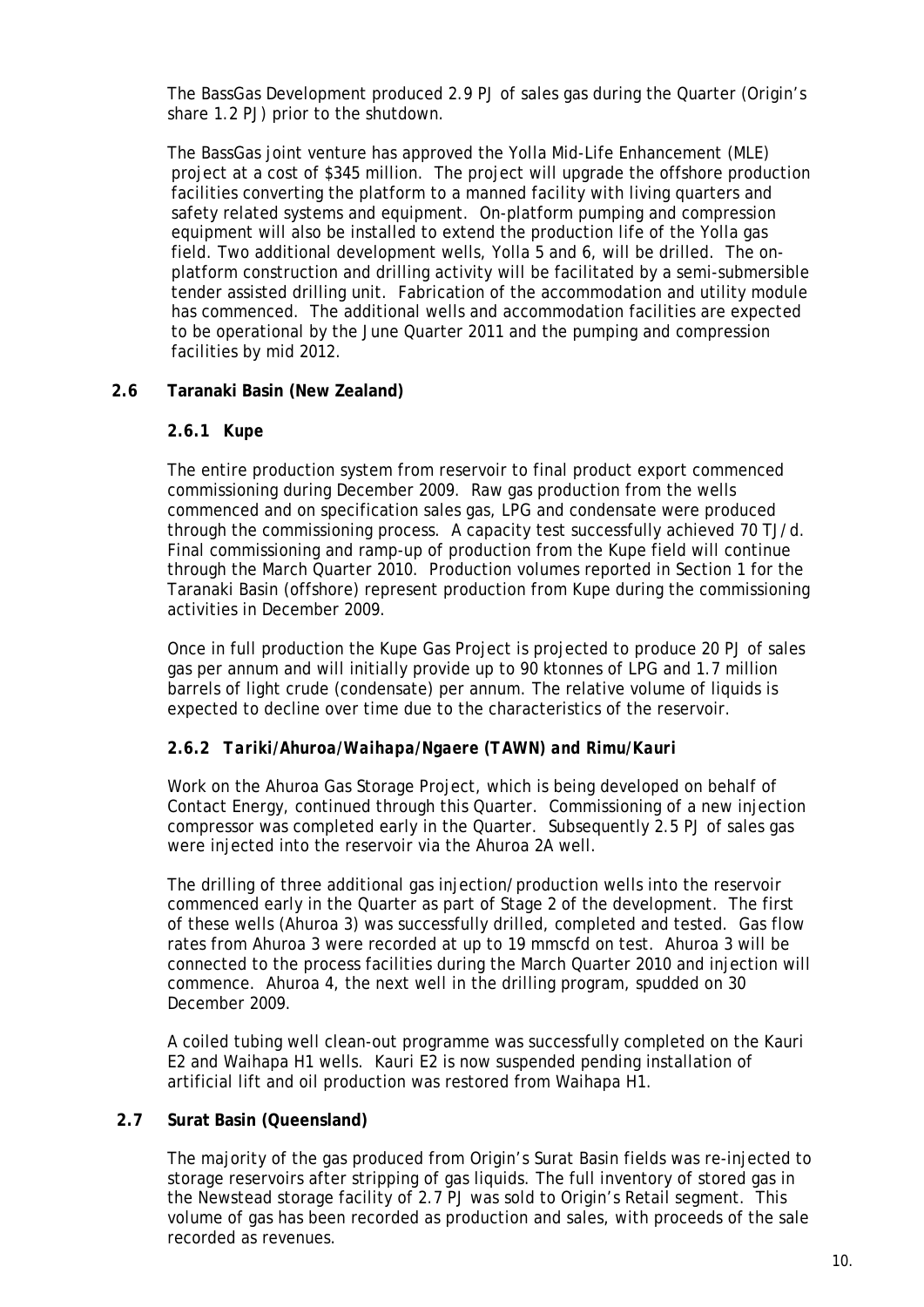## **2.8 Onshore Perth Basin (Western Australia)**

#### **2.8.1** *Beharra Springs*

 Gas production during the Quarter averaged 7.0 TJ/d gross (4.7 TJ/d net to Origin).

#### **2.8.2** *Hovea/Eremia/Xyris*

 Oil production for the Hovea and Eremia fields continued to decline. Including the impact of the new Hovea 13 development well production averaged 550 bopd gross (275 bopd net to Origin)

 Gas production from the Xyris plant has declined to an average 2.4 TJ/d gross (1.2 TJ/d net to Origin).

#### **2.8.3** *Jingemia*

 Production during the Quarter from the Jingemia production facility has increased to an average 600 bopd (294 bopd net to Origin) with Jingemia 12 coming online.

#### **3. EXPLORATION**

#### **3.1 Coal Seam Gas (Interests held through Australia Pacific LNG)**

All of Origin's interests in CSG (with the exception of the ATP 788P) are held through Australia Pacific LNG.

#### **3.1.1** *Surat Basin CSG*

Seventeen pilot wells, 1 production/DST well and 6 core wells were drilled in Australia Pacific LNG's operated Walloon permits during the Quarter.

An extensive pilot production testing program continued across the Australia Pacific LNG portfolio of CSG tenements.

The four well Condabri pilot (ATP 702P) continued production testing with increased gas rates during the Quarter. The two well Combabula pilot (ATP 606P) also continued production testing during the Quarter and an expanded pilot is scheduled to be implemented over the course of 2010.

All wells in the Pine Hills five well pilot and the Muggleton 5 single well pilot (all in ATP 606P) have been brought on production and have commenced dewatering.

All five wells in the Ramyard pilot (ATP 972P) were completed in the Quarter and related pond construction is 90% complete. Production testing is expected to commence in the March Quarter 2010.

All six Lucky Gully pilot wells (ATP 606P) have now been drilled and the Lucky Gully pond is under construction. Completion of the wells and the commencement of production testing is expected in the March Quarter 2010.

The single well pilot wells at Woleebee East 2 (PL 209) and Horse Creek 8 (ATP 972P) were completed and have had facilities constructed. The single well pilots at Condabri 9 (ATP 702P), Reedy Creek 2 (ATP 606P) and Horse Creek 4 (ATP 972P) were also completed during the Quarter. It is expected that these five single well pilots will commence production testing over the next two quarters.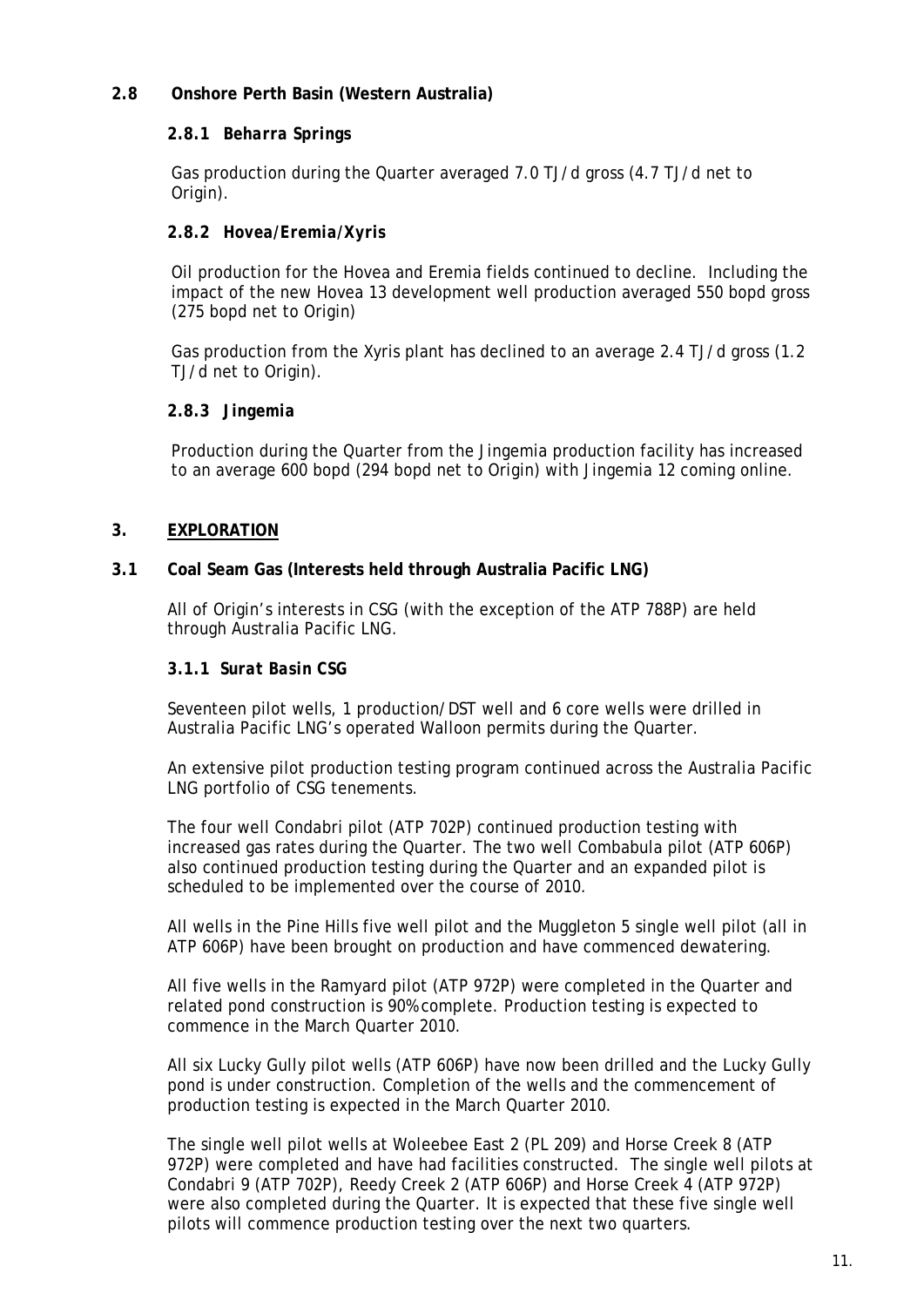The Dalwogan pilot wells (PL 216(A)) were drilled during this Quarter and will now be fracture stimulated, completed and put onto production testing during the next two quarters .

Drilling is also underway at the Gilbert Gully (ATP 663P), Zig Zag (ATP 663P) and Reedy Creek (ATP 606P) pilots.

In Australia Pacific LNG's non-operated Walloon ATP 648P permit area, one core hole and eight pilot wells were drilled during the Quarter. Two production/DST wells were also drilled in ATP 631P.

The Pathfinder 2D seismic was processed and interpretation commenced during the Quarter. The interpretation is expected to be completed in the March Quarter 2010 and the results will be used to assist with an improved geological understanding of the ATP 606P, ATP 972P and ATP 973P permit areas.

#### **3.1.2** *Bowen Basin CSG*

There was no exploration activity in Australia Pacific LNG's operated permits in the Spring Gully field and associated areas during the Quarter.

Three appraisal/pilot wells and nine core holes were drilled in Australia Pacific LNG's non-operated Comet Ridge area (including the Fairview field) during the Quarter.

#### **3.1.3** *Denison Trough CSG*

No exploration activity to report in this Quarter.

#### **3.1.4** *Galilee Basin CSG*

A core hole program continued during the Quarter with one well being drilled in each of ATP666P, ATP 667P and ATP 668P.

#### **3.2 CSG – Interests held directly by Origin (ATP 788P)**

No significant activity to report.

#### **3.3 Cooper/Eromanga Basin (South Australia/Queensland)**

Origin participated in the drilling of two oil exploration/appraisal wells in South Australia and one oil appraisal well in South West Queensland during the Quarter. One well, Moomba 183, was plugged and abandoned, with the remaining two wells (Hobbes 2 and Kercummurra 2) cased and suspended as future oil producers.

#### **3.4 Offshore Otway Basin (Victoria/Tasmania)**

In exploration permit T/34P, the exploration well, Somerset 1, was drilled by the Operator using the Ocean Patriot semi-submersible drilling rig. The well drilled to a total depth of 2,912m and was plugged and abandoned after encountering minor gas shows.

Seismic interpretation of the reprocessed Investigator 3D seismic survey data in Vic/P43 was completed during this Quarter.

**3.5 Bass Basin (Tasmania)**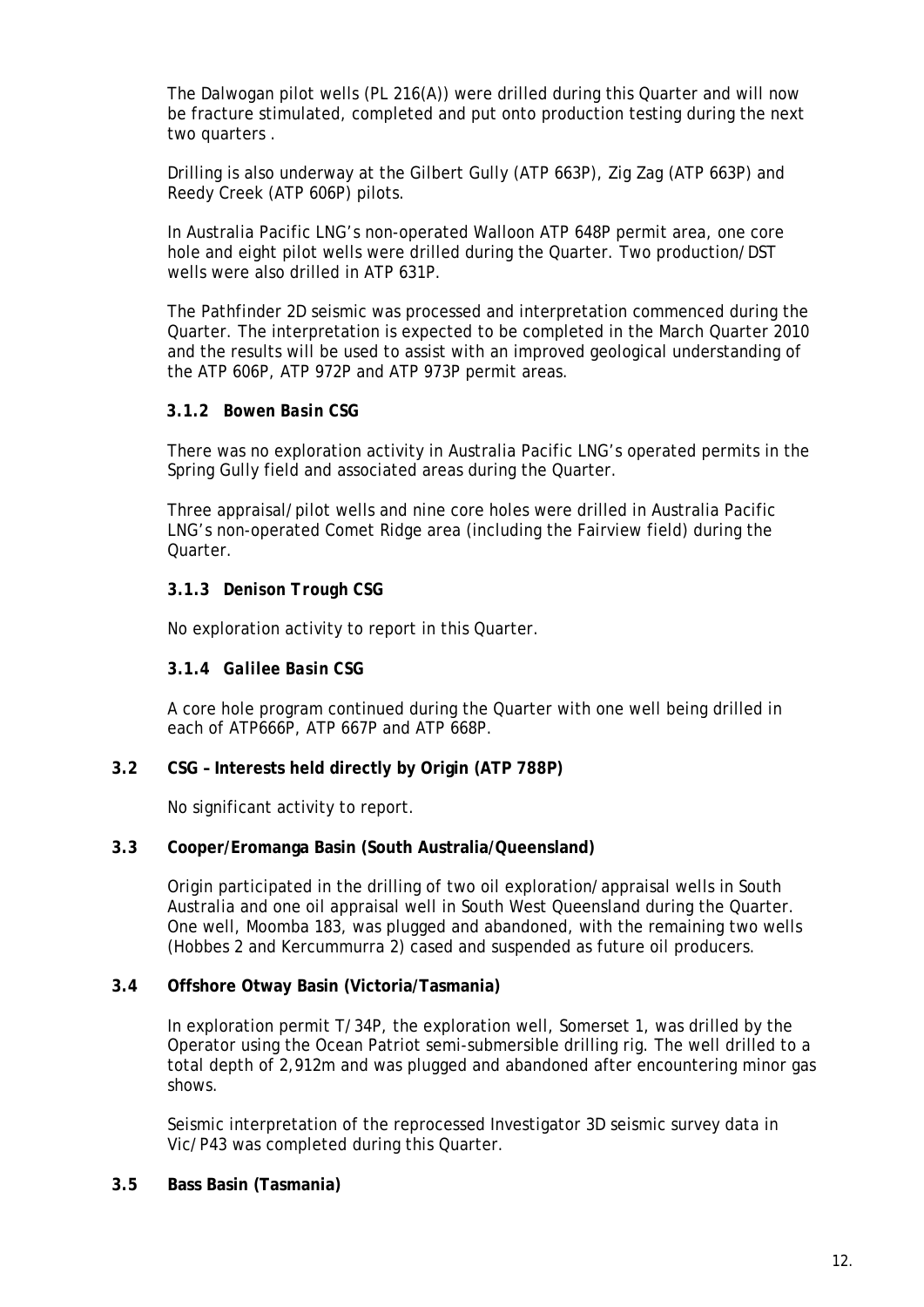Two wells were drilled in the exploration permit T/18P using the Kan Tan IV semisubmersible drilling rig. The first well, the Trefoil 2 appraisal well was drilled to a total depth of 3,235m and intersected gas bearing sands in the targeted Eastern View Coal Measures at a location 2.6 km south of the discovery well, Trefoil 1. The data from the well (cores, wireline logs, reservoir pressures and samples) are being evaluated to establish the potential for development of the Trefoil field. The well was plugged and abandoned as planned.

The Rockhopper 1 exploration well was drilled to a total depth of 3,522m and discovered oil and gas in multiple hydrocarbon columns within the Lower Eastern View Coal Measures. At the end of the Quarter wireline logging operations were continuing. It remains too early to comment on the commercial significance of this new field discovery. The Joint Venture is encouraged by results to date, particularly by the recovery of crude oil from some sands.

Assessment of the prospectivity of the T/44P permit continued during the Quarter incorporating the results of the interpretation of the Silvereye 3D seismic survey.

#### **3.6 Taranaki Basin (New Zealand)**

A comprehensive seismic reprocessing project consisting of some 580 km of 2D and 90 sq km of 3D seismic data covering the TAWN area is underway. This new data will be used to better define the existing assets and to assess the prospectivity of near-field areas.

#### **3.7 Surat Basin (Queensland)**

A review of the greater Myall Creek area to identify remaining opportunities continued through the Quarter.

Interpretation of the Mardi 2D seismic survey commenced in the Mardi-Eluanbrook area of ATP 754P to delineate possible drilling opportunities.

#### **3.8 Onshore Perth Basin (Western Australia)**

The Redback South 1 gas exploration well (sidetracked from the cased and suspended Redback 1 well in L11) was drilled in the previous Quarter. A cased hole production test of Redback South 1 (4 day flow period and 7 day build-up) was completed during November 2009. The well recorded flow rates up to 38mmscfd. Data from the production test and static gradient survey are being used to estimate gas reserves for the Redback South structure to determine if the project is commercial.

#### **3.9 Bonaparte Basin, Western Australia/Northern Territory**

No significant activity to report.

#### **3.10 Offshore Northland Basin (New Zealand)**

Preparations for a drilling campaign in PEP 38619 continued. With delays in the commencement of Australian drilling campaign by the Kan Tan IV semi-submersible drilling rig, two wells are now scheduled to be drilled in the June Quarter 2010 .

#### **3.11 Offshore Canterbury Basin (New Zealand)**

After review of the results of the initial processing and interpretation of the 1,150 sq km Waka 3D Marine Seismic Survey in PEP 38262, it was decided to apply full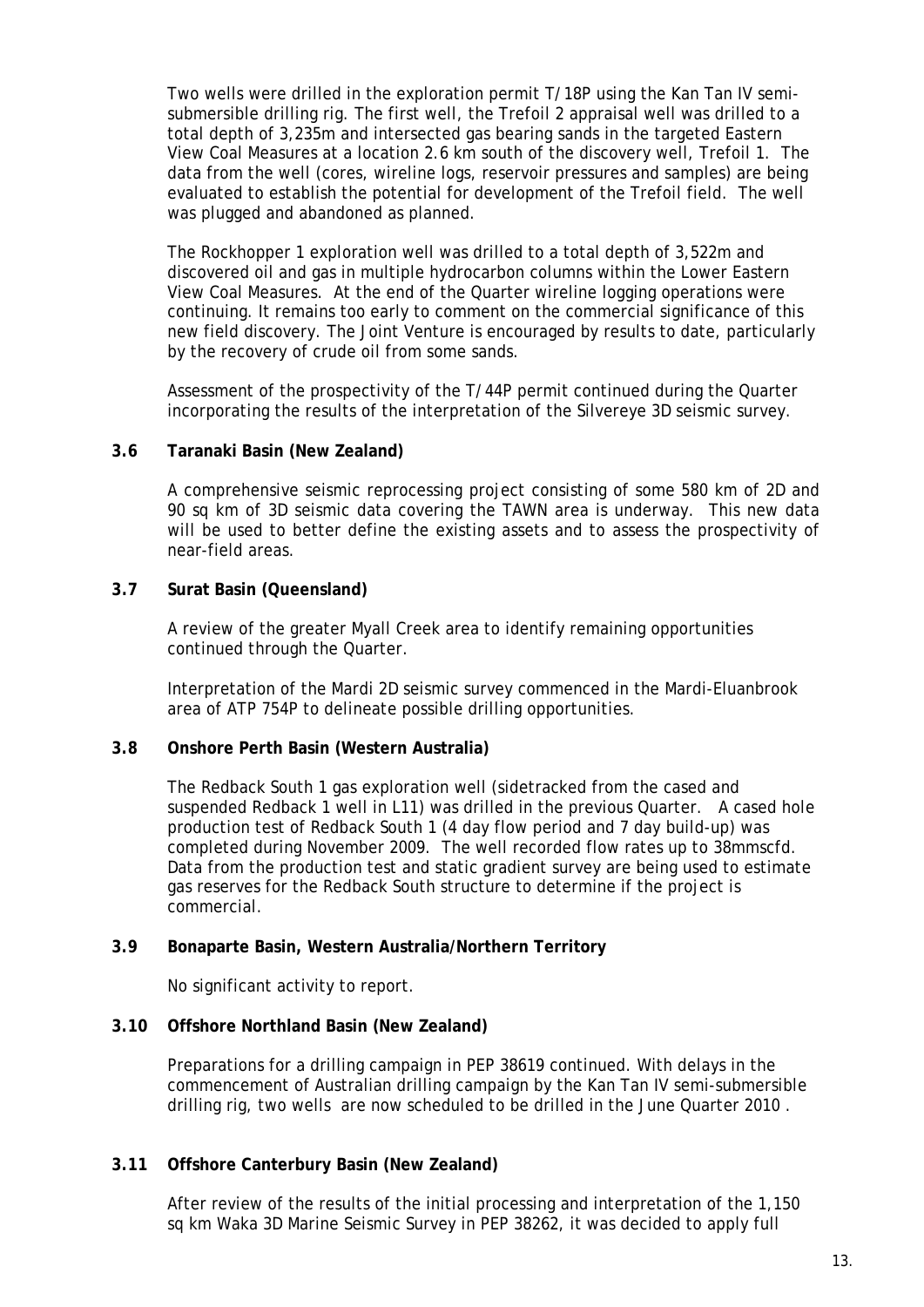prestack depth migration to the data. This is scheduled for completion early in the March Quarter 2010.

Interpretation of the 940 km Punt 2D Marine Seismic Survey in PEP 38264 was completed and the results are being used to update the prospect and lead inventory for the permit.

#### **3.12 Offshore Lamu Basin (Kenya)**

The Mbawa 3D survey commenced acquisition on 2 December 2009 and was successfully completed on 28 December 2009. The total primary coverage of 800 sq km was achieved with only 54 sq km of infill required at the end of the survey. Not withstanding the complexity of the survey, the survey was acquired on budget. The data is now being transferred for processing in Perth.

#### **3.13 Song Hong Basin (Vietnam)**

Reprocessing of the existing 2D seismic grid has been completed in Ho Chi Minh City and the final products sent to Origin for interpretation.

A tender for 2D acquisition was completed and the contract awarded to Seabird for the acquisition of 1,960 km of 2D data which is planned to commence mid April 2010. A field trip was held with staff from the Vietnam Petroleum Institute during November to examine onshore outcrop relevant to the offshore prospectivity of the block.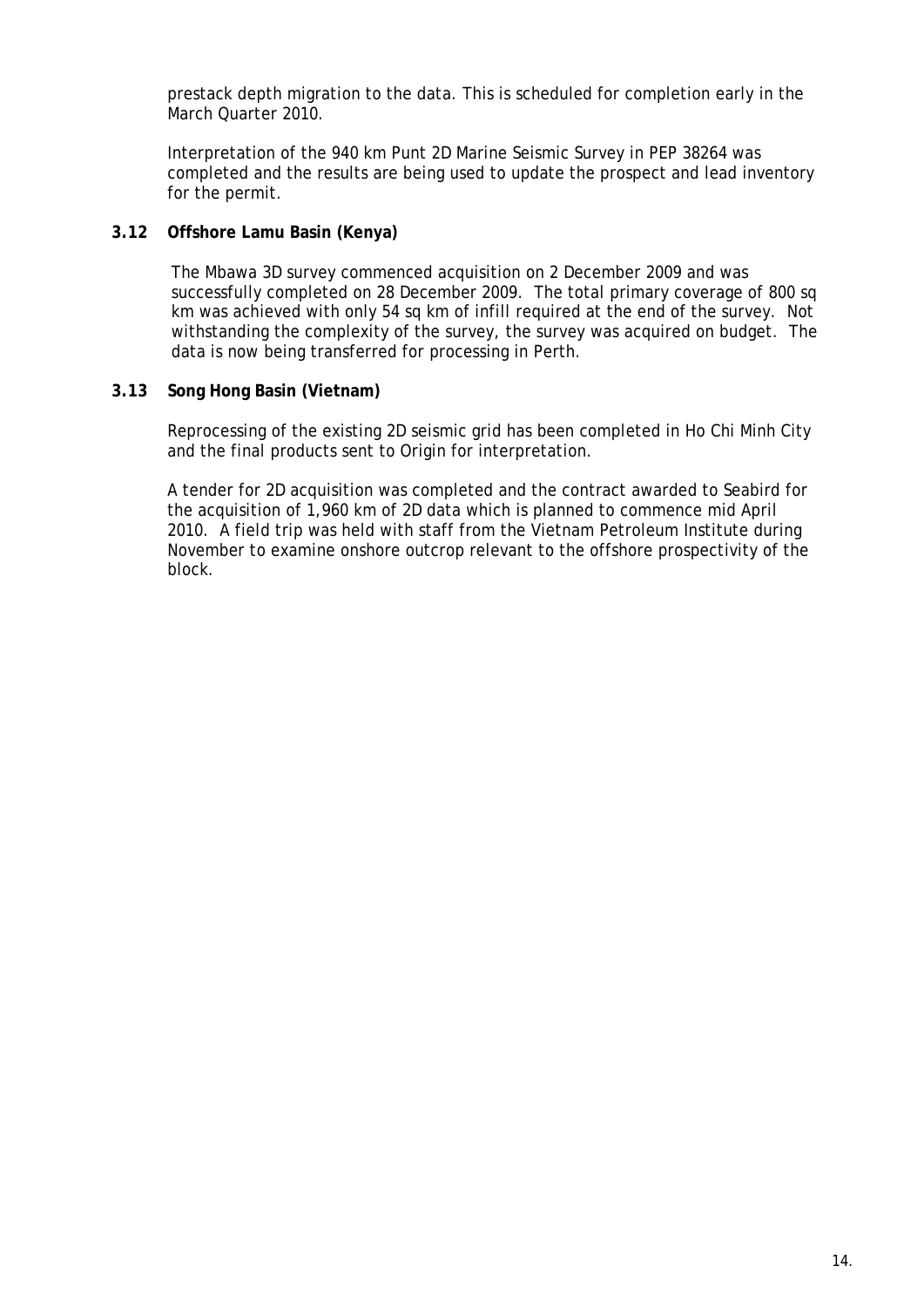## **4. DRILLING ACTIVITY**

## **4.1 Exploration/Appraisal**

The tables below summarises the exploration and appraisal drilling undertaken during the Quarter:

| Well                        | Basin/Area           | <b>Target</b>           | Origin                  | <b>Well Status</b>      |
|-----------------------------|----------------------|-------------------------|-------------------------|-------------------------|
|                             |                      |                         | effective<br>Interest % |                         |
| Trefoil 2                   | Bass Basin - Tas     | Gas                     | 42.50                   | P&A, Gas                |
| Rockhopper 1                | Bass Basin - Tas     | Gas                     | 42.50                   | P&A, Oil & Gas          |
| Somerset 1                  | Otway Basin - Tas    | Gas                     | 30.75                   | P&A                     |
| Moomba 183                  | Cooper/Eromanga - SA | Oil                     | 13.19                   | P&A                     |
| Kercummurra 2               | Cooper/Eromanga -SWQ | $\overline{O}$ il       | 10.00                   | $C&S,$ $\overline{OII}$ |
| Hobbes 2                    | Cooper/Eromanga -SA  | Oil                     | 13.19                   | C&S, Oil                |
| Dalwogan 12                 | Surat Basin - Old    | $\overline{\text{CSG}}$ | 50.00                   | Pilot                   |
| Dalwogan 13                 | Surat Basin - Qld    | $\overline{\text{CSG}}$ | 50.00                   | Pilot                   |
| Dalwogan 14                 | Surat Basin - Qld    | CSG                     | 50.00                   | Pilot                   |
| Dalwogan 16                 | Surat Basin - Old    | $\overline{\text{CSG}}$ | 50.00                   | Pilot                   |
| Dalwogan 9                  | Surat Basin - Qld    | $\overline{\text{CSG}}$ | 50.00                   | Pilot                   |
| Gilbert Gully 11            | Surat Basin - Qld    | $\overline{\text{CSG}}$ | 50.00                   | Core                    |
| Gilbert Gully 14            | Surat Basin - Qld    | $\overline{\text{CSG}}$ | 50.00                   | Core                    |
| Gilbert Gully 17            | Surat Basin - Qld    | $\overline{\text{CSG}}$ | 50.00                   | Core                    |
| Gilbert Gully 2             | Surat Basin - Qld    | CSG                     | 50.00                   | Core                    |
| Gilbert Gully 4             | Surat Basin - Qld    | CSG                     | 50.00                   | Pilot                   |
| Gilbert Gully 5J            | Surat Basin - Qld    | $\overline{\text{CSG}}$ | 50.00                   | Pilot                   |
| Gilbert Gully 5T            | Surat Basin - Qld    | $\overline{\text{CSG}}$ | 50.00                   | Pilot                   |
| Gilbert Gully 6             | Surat Basin - Qld    | $\overline{\text{CSG}}$ | 50.00                   | Pilot                   |
| Lucky Gully 5               | Surat Basin - Qld    | $\overline{\text{CSG}}$ | 46.36                   | Pilot                   |
| Lucky Gully 6               | Surat Basin - Qld    | $\overline{\text{CSG}}$ | 46.36                   | Pilot                   |
| Lucky Gully 7               | Surat Basin - Qld    | CSG                     | 46.36                   | Pilot                   |
| Lucky Gully 8J              | Surat Basin - Qld    | $\overline{\text{CSG}}$ | 46.36                   | Pilot                   |
| Lucky Gully 8T              | Surat Basin - Qld    | $\overline{\text{CSG}}$ | 46.36                   | Pilot                   |
| Pine Hills 7                | Surat Basin - Qld    | $\overline{\text{CSG}}$ | 46.36                   | <b>DST</b>              |
| Reedy Creek 5               | Surat Basin - Old    | $\overline{\text{CSG}}$ | 46.36                   | Pilot                   |
| Zig Zag 11T                 | Surat Basin - Qld    | $\overline{\text{CSG}}$ | 50.00                   | Pilot                   |
| Zig Zag 12                  | Surat Basin - Qld    | <b>CSG</b>              | 50.00                   | Pilot                   |
| Zig Zag 5                   | Surat Basin - Qld    | CSG                     | 50.00                   | Core                    |
| Zig Zag 6                   | Surat Basin - Old    | $\overline{\text{CSG}}$ | 50.00                   | Core                    |
| Barney 4                    | Surat Basin - Qld    | $\overline{\text{CSG}}$ | 15.625                  | Pilot                   |
| Broadwater 4                | Surat Basin - Qld    | <b>CSG</b>              | 15.625                  | Pilot                   |
| Jen 5                       | Surat Basin - Qld    | $\overline{\text{CSG}}$ | 15.625                  | Pilot                   |
| Jen 6                       | Surat Basin - Qld    | $\overline{\text{CSG}}$ | $15.\overline{625}$     | Pilot                   |
| Jen 7                       | Surat Basin - Qld    | CSG                     | 15.625                  | Pilot                   |
| Jordan $3$                  | Surat Basin - Qld    | $\overline{\text{CSG}}$ | 15.625                  | Core                    |
| RubyJo 5                    | Surat Basin - Qld    | $\overline{\text{CSG}}$ | 15.625                  | Pilot                   |
| RubyJo 6                    | Surat Basin - Qld    | CSG                     | 15.625                  | Pilot                   |
| RubyJo 8                    | Surat Basin - Qld    | CSG                     | 15.625                  | Pilot                   |
| Moongool 1                  | Surat Basin - Qld    | CSG                     | 9.048                   | Prod/DST                |
| Wilbah 1                    | Surat Basin - Qld    | CSG                     | 9.048                   | Prod/DST                |
| <b>Basalt Creek 1</b>       | Bowen Basin - Qld    | <b>CSG</b>              | 11.965                  | Core                    |
| <b>Basalt Creek North 1</b> | Bowen Basin - Qld    | CSG                     | 11.965                  | Core                    |
| Bungawarra 1                | Bowen Basin - Qld    | CSG                     | 11.925                  | Core                    |
| Fairview 207 OB1            | Bowen Basin - Qld    | CSG                     | 11.925                  | Core                    |
| Hillyvale 3                 | Bowen Basin - Qld    | <b>CSG</b>              | 11.925                  | Core                    |
| Ironbark Gully 2            | Bowen Basin - Qld    | CSG                     | 11.925                  | Prod                    |
| Kullanda 1                  | Bowen Basin - Qld    | CSG                     | 11.965                  | Prod                    |
| Lonesome South 1            | Bowen Basin - Old    | <b>CSG</b>              |                         |                         |
| <b>RE</b>                   |                      |                         | 11.965                  | Core                    |
| Luka 1                      | Bowen Basin - Qld    | <b>CSG</b>              | 11.965                  | Pilot                   |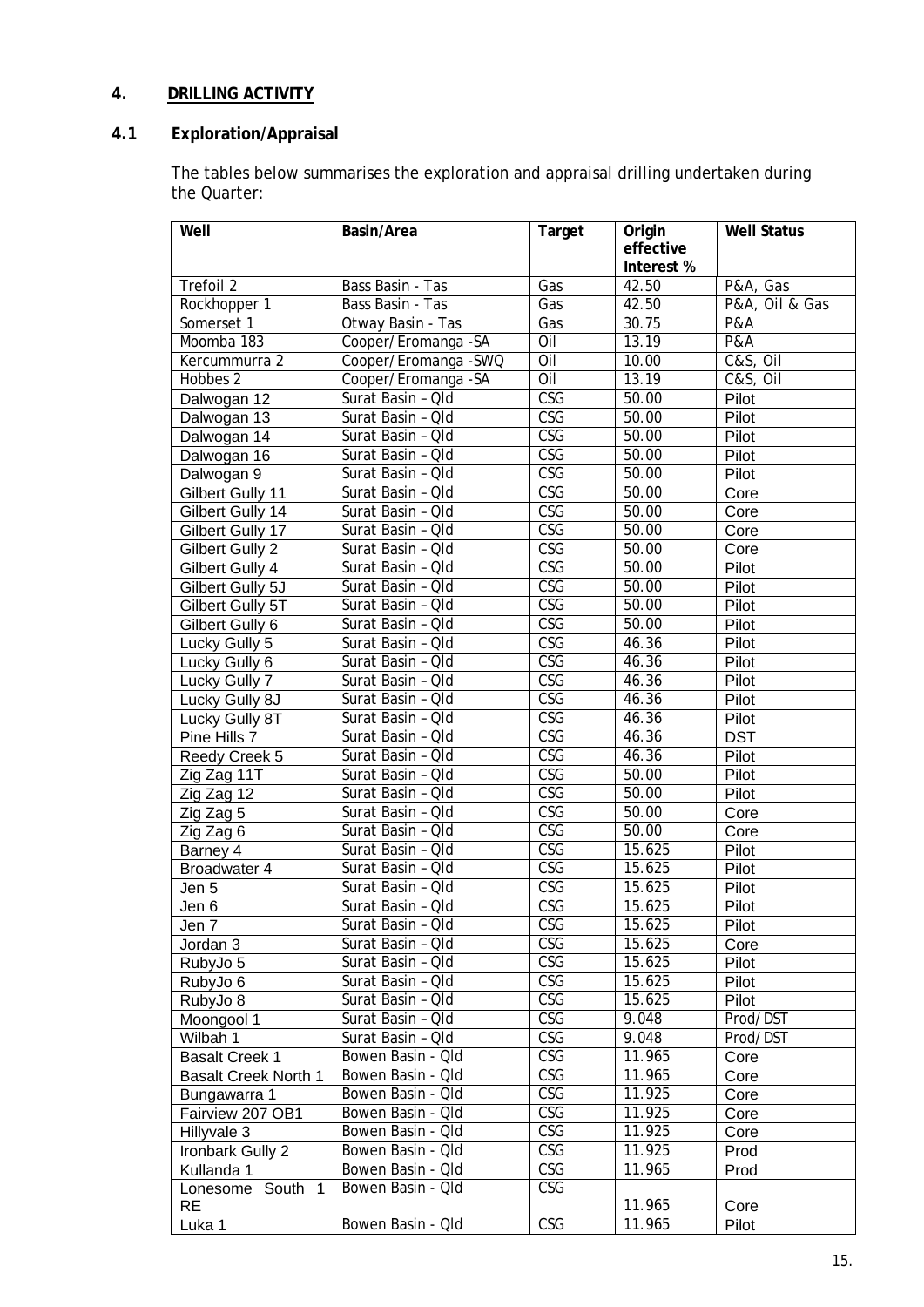| Well                       | Basin/Area          | Target     | Origin<br>effective<br>Interest % | <b>Well Status</b> |
|----------------------------|---------------------|------------|-----------------------------------|--------------------|
|                            |                     |            |                                   |                    |
| Spring Rock 1              | Bowen Basin - Qld   | <b>CSG</b> | 11.925                            | Core               |
| Talcalbah 1                | Bowen Basin - Qld   | <b>CSG</b> | 11.925                            | Core               |
| Tarcoola Station           | Bowen Basin - Old   | <b>CSG</b> |                                   |                    |
| <b>RE</b>                  |                     |            | 11.925                            | Core               |
| Baboon 1                   | Galilee Basin - Qld | <b>CSG</b> | 50.00                             | Core               |
| <b>Flinders River 1</b>    | Galilee Basin - Qld | <b>CSG</b> | 50.00                             | Core               |
| <b>Twenty Mile Creek 1</b> | Galilee Basin - Qld | <b>CSG</b> | 50.00                             | Core               |

## **4.2 Development**

The tables below summarises the development drilling undertaken during the Quarter:

| Well            | Basin/Area            | <b>Target</b>           | Origin<br>effective<br>Interest % | <b>Well Status</b>            |
|-----------------|-----------------------|-------------------------|-----------------------------------|-------------------------------|
| Ahuroa 3        | Onshore Taranaki - NZ | Gas                     | $0.0*$                            | C&S, Gas Inj.                 |
| Ahuroa 4        | Onshore Taranaki - NZ | Gas                     | $0.0*$                            | C&S, Gas Inj.                 |
| Wareena 5       | Cooper/Eromanga - SWQ | Gas                     | 16.74                             | C&S, Gas                      |
| Daralingie 27   | Cooper/Eromanga - SA  | Gas                     | 13.19                             | C&S, Gas                      |
| Dullingari 40   | Cooper/Eromanga - SA  | Gas                     | 13.19                             | C&S, Gas                      |
| Dullingari 36   | Cooper/Eromanga - SA  | Gas                     | 13.19                             | C&S, Gas                      |
| Burke 11        | Cooper/Eromanga - SA  | Gas                     | 13.19                             | C&S, Gas                      |
| Narcoonowie 8   | Cooper/Eromanga - SA  | Oil                     | 13.19                             | $C&S,$ Oil                    |
| Narcoonowie 9   | Cooper/Eromanga - SA  | Oil                     | 13.19                             | <b>C&amp;S, Oil</b>           |
| Mettika 6       | Cooper/Eromanga - SA  | Gas                     | 13.19                             | C&S, Gas                      |
| Talinga 40      | Surat Basin - Qld     | <b>CSG</b>              | 50.00                             | $\overline{\text{C}\text{S}}$ |
| Talinga 52      | Surat Basin - Qld     | $\overline{\text{CSG}}$ | 50.00                             | C&S                           |
| Talinga 53      | Surat Basin - Old     | <b>CSG</b>              | 50.00                             | C&S                           |
| Talinga 55      | Surat Basin - Qld     | $\overline{\text{CSG}}$ | 50.00                             | $\overline{\text{Cas}}$       |
| Talinga 56      | Surat Basin - Qld     | <b>CSG</b>              | 50.00                             | C&S                           |
| Talinga 57      | Surat Basin - Qld     | <b>CSG</b>              | 50.00                             | $\overline{\text{C}\text{S}}$ |
| Talinga 58      | Surat Basin - Qld     | $\overline{\text{CSG}}$ | 50.00                             | C&S                           |
| Talinga 64      | Surat Basin - Qld     | $\overline{\text{CSG}}$ | 50.00                             | $\overline{\text{Cas}}$       |
| Talinga 65      | Surat Basin - Qld     | <b>CSG</b>              | 50.00                             | C&S                           |
| Talinga 66      | Surat Basin - Old     | $\overline{\text{CSG}}$ | 50.00                             | C&S                           |
| Talinga 123     | Surat Basin - Qld     | $\overline{\text{CSG}}$ | 50.00                             | C&S                           |
| Fairview 167    | Bowen Basin           | CSG                     | 11.965                            | C&S                           |
| Fairview 177    | <b>Bowen Basin</b>    | $\overline{\text{CSG}}$ | 11.965                            | $\overline{\text{Cas}}$       |
| Fairview 177 RE | <b>Bowen Basin</b>    | $\overline{\text{CSG}}$ | 11.965                            | $\overline{\text{Cas}}$       |
| Fairview 178    | <b>Bowen Basin</b>    | $\overline{\text{CSG}}$ | 11.965                            | C&S                           |
| Fairview 272    | Bowen Basin           | CSG                     | 11.965                            | C&S                           |
| Fairview 274    | <b>Bowen Basin</b>    | $\overline{\text{CSG}}$ | 11.965                            | $\overline{\text{Cas}}$       |
| Fairview 277    | Bowen Basin           | $\overline{\text{CSG}}$ | 11.965                            | C&S                           |
| Fairview 280    | <b>Bowen Basin</b>    | CSG                     | 11.965                            | C&S                           |
| Fairview 286A   | <b>Bowen Basin</b>    | $\overline{\text{CSG}}$ | 11.965                            | $\overline{\text{Cas}}$       |
| Fairview 288    | <b>Bowen Basin</b>    | CSG                     | 11.965                            | $\overline{\text{cas}}$       |
| Hillyvale 2     | Bowen Basin           | CSG                     | 11.965                            | C&S                           |
| Lauren 20       | Surat Basin - Qld     | $\overline{\text{CSG}}$ | 20.313                            | $\overline{\text{Cas}}$       |
| Lauren 24       | Surat Basin - Old     | <b>CSG</b>              | 20.313                            | C&S                           |
| Lauren 30       | Surat Basin - Qld     | $\overline{\text{CSG}}$ | 20.313                            | $\overline{\text{Cas}}$       |
| Lauren 31       | Surat Basin - Qld     | $\overline{\text{CSG}}$ | 20.313                            | $\overline{\text{Cas}}$       |
| Lauren 39       | Surat Basin - Qld     | $\overline{\text{CSG}}$ | 20.313                            | $\overline{\text{Cas}}$       |
| Lauren 53       | Surat Basin - Qld     | $\overline{\text{CSG}}$ | 20.313                            | C&S                           |
| Lauren 54       | Surat Basin - Qld     | CSG                     | 20.313                            | C&S                           |
| Lauren 55       | Surat Basin - Qld     | CSG                     | 20.313                            | C&S                           |

\*Drilled by Origin on behalf of Contact Energy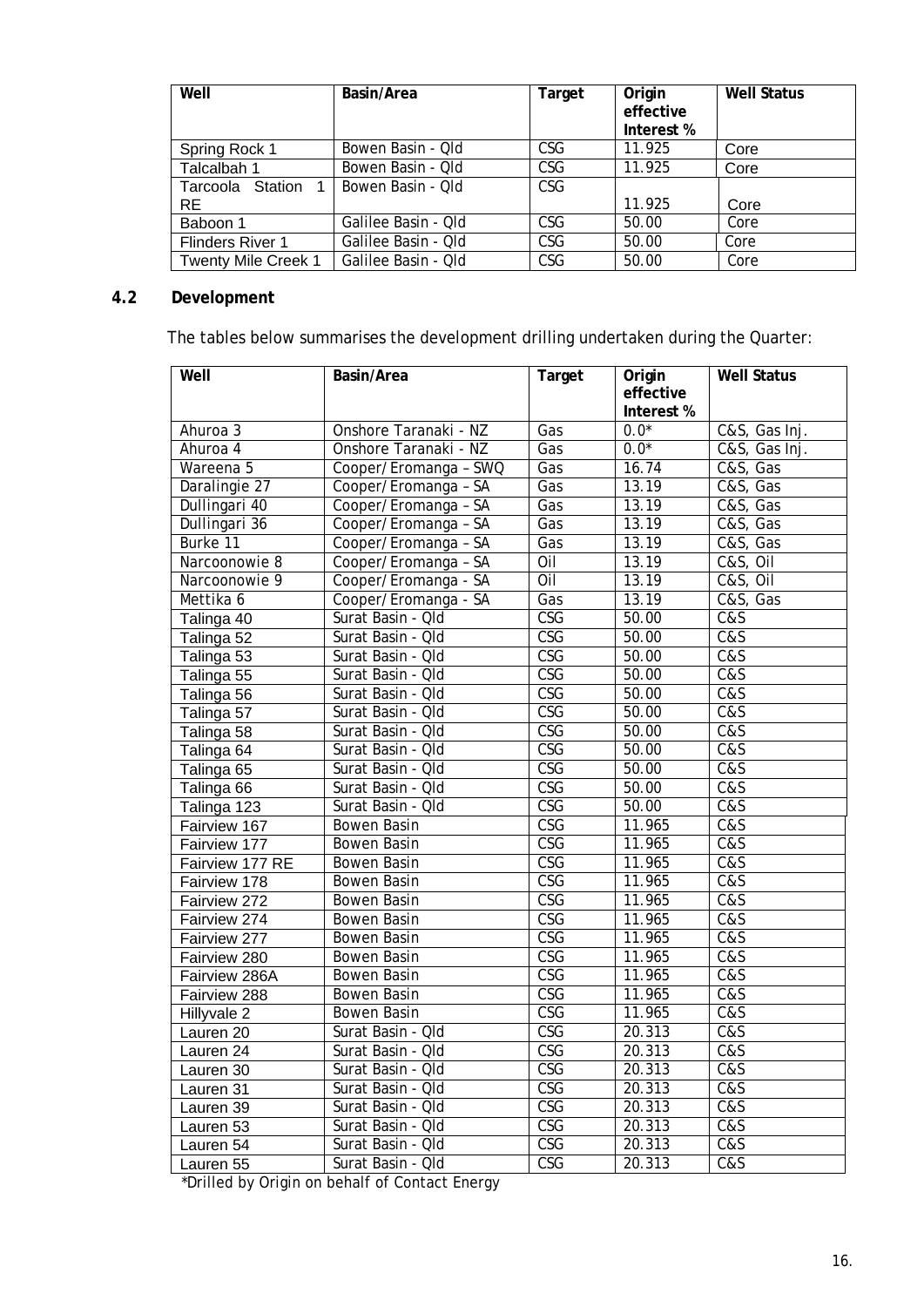## **5. ACQUISTIONS/DIVESTMENTS**

During the Quarter:

• On 16 December 2009, Origin and Salamander Energy plc (Salamander) signed a farm-in agreement under which Origin will earn an interest in a portfolio of five exploration blocks operated by Salamander across northeast Thailand, Lao PDR and Vietnam in return for funding the next US\$50 million of joint venture exploration and appraisal expenditure across the five blocks. Origin may also fund up to an additional US\$40 million of joint appraisal expenditure if exploration success is achieved.

Salamander will also have the option to acquire an interest in one exploration block currently operated by Origin in south-east Asia.

An active drilling programme is planned to commence in the farm-in areas in January 2010 with wells planned in four of the five blocks. Drilling will begin with the Bang Nouan-1 exploration well in Lao PDR, followed in the June Quarter 2010 with two offshore exploration wells in Vietnam. Two onshore appraisal wells on the Dao Ruang gas discovery in Block L15/50, Northeast Thailand, will be drilled towards the end of calendar year 2010.

• Origin announced on 2 November 2009 that it had entered into an agreement to acquire Woodside Energy Ltd's 51.55% interest in the Otway Gas Development for \$712.5 million. This included production licences T/L2 (Thylacine), T/L3 (Thylacine South) and Vic/L23 (Geographe) and the exploration permits, T/30P, T/34P and Vic/P43. The agreement was subject to the pre-emption rights of the other joint venturers.

These pre-emptive rights were exercised by a joint venturer reducing the acquired interest taken in each tenement (with the exception of T/34P) to 36.48%. The purchase price for Origin's share (which remains subject to adjustment for costs and earnings between the effective date and completion date) was reduced accordingly to \$507.2 million. Origin will assume the operatorship of the assets from Woodside after a transition period, subject to certain regulatory and joint venture approvals.

- PL 264 (Emu Apple) was granted on 3 December 2009 with effect from 1 January 2010. Origin is on title with a 90% interest through its subsidiaries, Oil Investments Pty Ltd (22.50%) and Angari Pty Ltd (67.5%).
- Origin has entered into an agreement to sell its 49.189% interest in EP413, onshore Perth Basin, to Norwest Energy NL for \$87,500.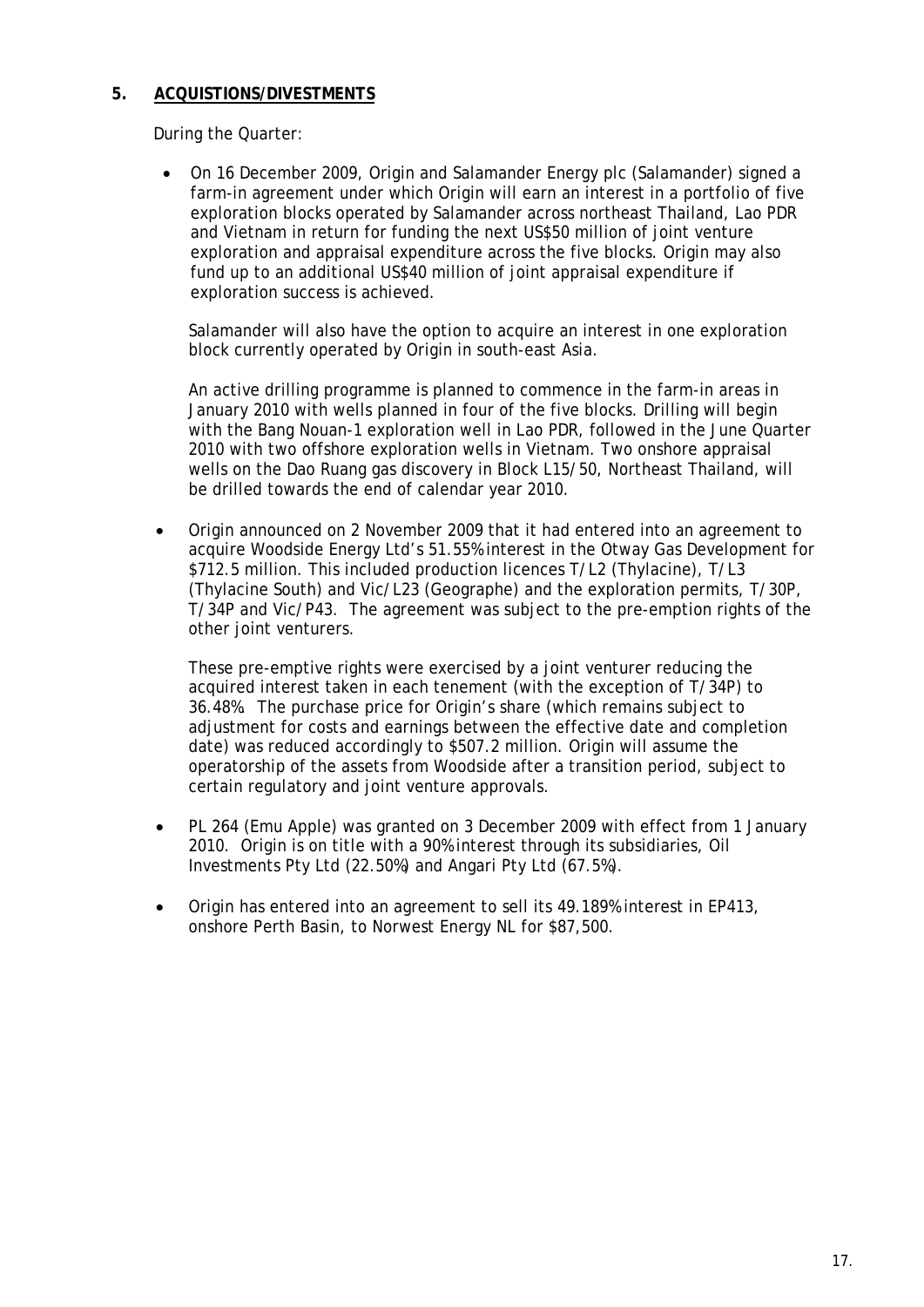#### **6. EXPLORATION AND DEVELOPMENT EXPENDITURE**

| E & D<br>Expenditure<br>Australian<br>Operations <sup>1</sup> | A\$'000 | This    | <b>Previous</b> | %      | <b>Dec</b><br>Quarter | YTD     | YTD     |
|---------------------------------------------------------------|---------|---------|-----------------|--------|-----------------------|---------|---------|
|                                                               |         | Quarter | Quarter         | Change | 2008                  | 2009/10 | 2008/09 |
| Exploration/<br>Appraisal<br>Development/                     |         | 54,621  | 7.417           | (636)  | 10,382                | 62,038  | 26,629  |
| Plant                                                         |         | 52,840  | 25,463          | (108)  | 92.449                | 78,303  | 224,101 |
| Total                                                         |         | 107,461 | 32,880          | (227)  | 102,831               | 140,341 | 250,730 |

The above expenditure includes Origin's contribution to the exploration and development of its CSG interests up until completion of the Australia Pacific LNG transaction. Following completion of this transaction, ConocoPhillips is funding the capital expenditure within the Australia Pacific LNG joint venture up to a cumulative total of A\$2.3 billion leading up to a final investment decision in the proposed LNG development. Origin has therefore not contributed to this stage of the extensive ongoing CSG capital expenditure program since completion of the Australia Pacific LNG transaction.

| E & D Expenditure                         |          |         |                 |        |         |            |            |
|-------------------------------------------|----------|---------|-----------------|--------|---------|------------|------------|
| New Zealand                               |          |         |                 |        | Dec     |            |            |
| <b>Operations</b>                         | NZ\$'000 | This    | <b>Previous</b> | %      | Quarter | <b>YTD</b> | <b>YTD</b> |
|                                           |          | Quarter | Quarter         | Change | 2008    | 2009/10    | 2008/09    |
| Exploration/<br>Appraisal<br>Development/ |          | 609     | ۰               | ۰.     | 2.754   | 609        | 18,117     |
| Plant                                     |          | 27,322  | 43.627          | 37     | 26,433  | 70.949     | 74,833     |
| Total                                     |          | 27,931  | 43.627          | 36     | 29,187  | 71,558     | 92,950     |

Note: E&D Expenditure excludes acquisitions.

-

<sup>&</sup>lt;sup>1</sup> Includes \$7.7 million expenditure for the December Quarter 2009 relating to international new ventures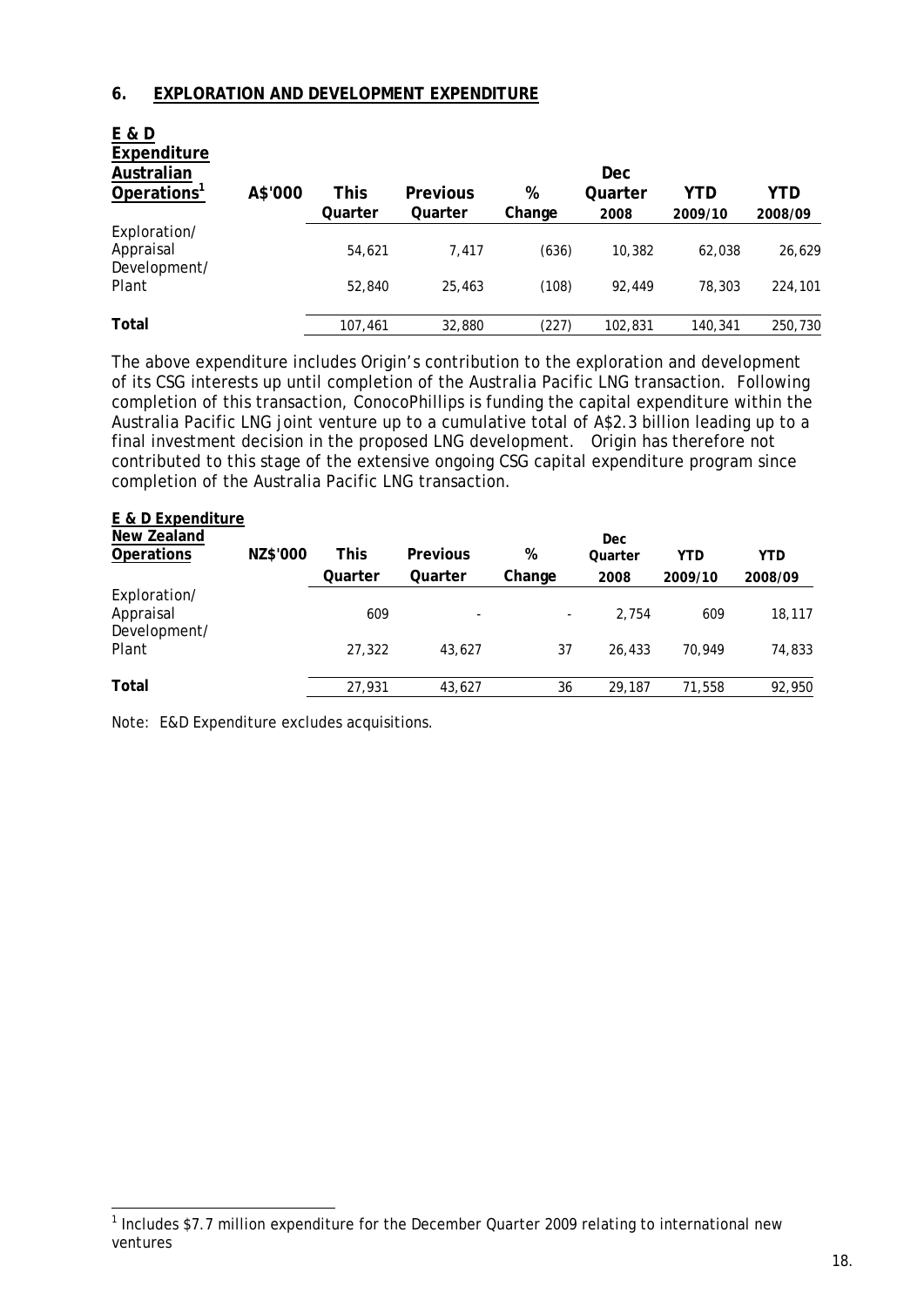## **7. ORIGIN'S INTERESTS**

# **7.1 Origin held interests in the following permits during the Quarter:**

| <b>Basin/Project Area</b>  | Permits (Origin current interest)<br>(* Denotes Operatorship)                                                                                                                                                                                                                                            |
|----------------------------|----------------------------------------------------------------------------------------------------------------------------------------------------------------------------------------------------------------------------------------------------------------------------------------------------------|
| Australia                  |                                                                                                                                                                                                                                                                                                          |
| Surat Basin (QId)          | PL 14 (100%*); PLs 56 and 74 (69.0%*);                                                                                                                                                                                                                                                                   |
|                            | PL 30 (75.0%*); PLs 21, 22, 27 and 64 (87.50%*);                                                                                                                                                                                                                                                         |
|                            | PLs 53, 174 and 227 (100%*); ATP 470P Redcap (90.0%*); ATP 470P<br>Formosa Downs (42.7192%*); PL 71 (Production) (90.0%*); PL 71<br>(Exploration) (72.0%*); PL 70 (100%*) and PL 264 (90%*);                                                                                                             |
|                            | ATP 471P Weribone Pooling Area (50.64%*); ATP 336P and PLs 10W, 11W,<br>12W, 28, 69 and 89 (46.25%); PL 11W Snake Creek East 1 Exclusion Zone<br>(25.0%); ATP 647P (Block 2656 only) (50.0%*); ATP 754P (50.0%*);<br>ATP788P Deeps (25.0%*); and ATP471P Bainbilla (24.748%) (subject to<br>completion). |
| CSG (QId)                  | ATP788P Shallows (100.0%*)                                                                                                                                                                                                                                                                               |
| Onshore Otway Basin        |                                                                                                                                                                                                                                                                                                          |
| - SA                       | PRL 13 (50.0%) (subject to transfer to Adelaide Energy Ltd)                                                                                                                                                                                                                                              |
| - Victoria                 | PPLs 6 and 9 and PRL 1 (90.0%*); PPLs 4, 5, 7, 10 and 12 (100.0%*); PPL 2<br>(Ex. lona) (100.0%*); PPL 8 (100.0%*)                                                                                                                                                                                       |
| Offshore Otway Basin       |                                                                                                                                                                                                                                                                                                          |
| - Victoria                 | VIC/L23<br>and VIC/P43 (67.23%*)<br>(subject<br>completion<br>to<br>of<br>Origin/Woodside dealing); VIC/RL2(V) (100.0%*)                                                                                                                                                                                 |
| - Tasmania                 | T/L2, T/L3 and T/30P (67.23%*) (subject to completion<br>of<br>Origin/Woodside dealing); T/34P (82.30%*) (subject to completion of<br>Origin/Woodside dealing)                                                                                                                                           |
| Bass Basin (Tasmania)      | T/L1 and T/RL1 (42.50%*); T/18P (39.0%*); and T/44P (60.0%*)                                                                                                                                                                                                                                             |
| Onshore Perth Basin (WA)   | EP 320 and L11 (67.0%*); L14 (49.189%*); EP 413 (49.189%*) (sale to<br>Norwest Energy NL pending); and L1/L2 (excluding Dongara, Mondarra<br>and Yardarino) (50.0%)                                                                                                                                      |
| Offshore Bonaparte (WA/NT) | NT/RL1 and WA6R (5.0%)                                                                                                                                                                                                                                                                                   |
| Cooper Basin               |                                                                                                                                                                                                                                                                                                          |
| $- Q/d$                    | SWQ Unit Subleases (16.7375%); Aquitaine A & B Blocks and associated<br>PLs (25.0%); Aquitaine C Block and associated PLs (27.0%); and Wareena<br>Block and associated PLs (10.0%)                                                                                                                       |
| SA                         | SA Unit PPLs (13.19%); Patchawarra East Block PPLs (10.536%); Reg<br>Sprigg West Unit (PPLs 194 and 211) (7.902%)                                                                                                                                                                                        |
| New Zealand                |                                                                                                                                                                                                                                                                                                          |
| Taranaki Basin             | PMP 38151, PMP 38155, PML 38138, PML 38139, PML 38140 and PML<br>38141 (100%*) and PML 38140 (below base of Tikorangi Formation) and<br>PML 38141 (below base of Tikorangi Formation) (50.0%*).<br>PML 38146 (50.0%*) and PEP 38485 (33.333%)                                                            |
| Northlands Basin           | PEP 38619 (100.0%*)                                                                                                                                                                                                                                                                                      |
| Canterbury Basin           | PEP 38262 and 38264 (100.0%*)                                                                                                                                                                                                                                                                            |
| Kenya                      |                                                                                                                                                                                                                                                                                                          |
| Lamu Basin                 | L8 and L9 (75.0%*)                                                                                                                                                                                                                                                                                       |
| Vietnam                    |                                                                                                                                                                                                                                                                                                          |
| Song Hong Basin            | Block 121 (100.0%*)                                                                                                                                                                                                                                                                                      |
| Vinh Chau Graben           | Block 31 (25.0%) and Block DBSCL-01 (25.0%) (subject to farmin<br>agreement with Salamander)                                                                                                                                                                                                             |
| Thailand                   |                                                                                                                                                                                                                                                                                                          |
| Khorat Plateau             | L15/50 and L26/50 (40.0%) (subject to farmin agreement with<br>Salamander)                                                                                                                                                                                                                               |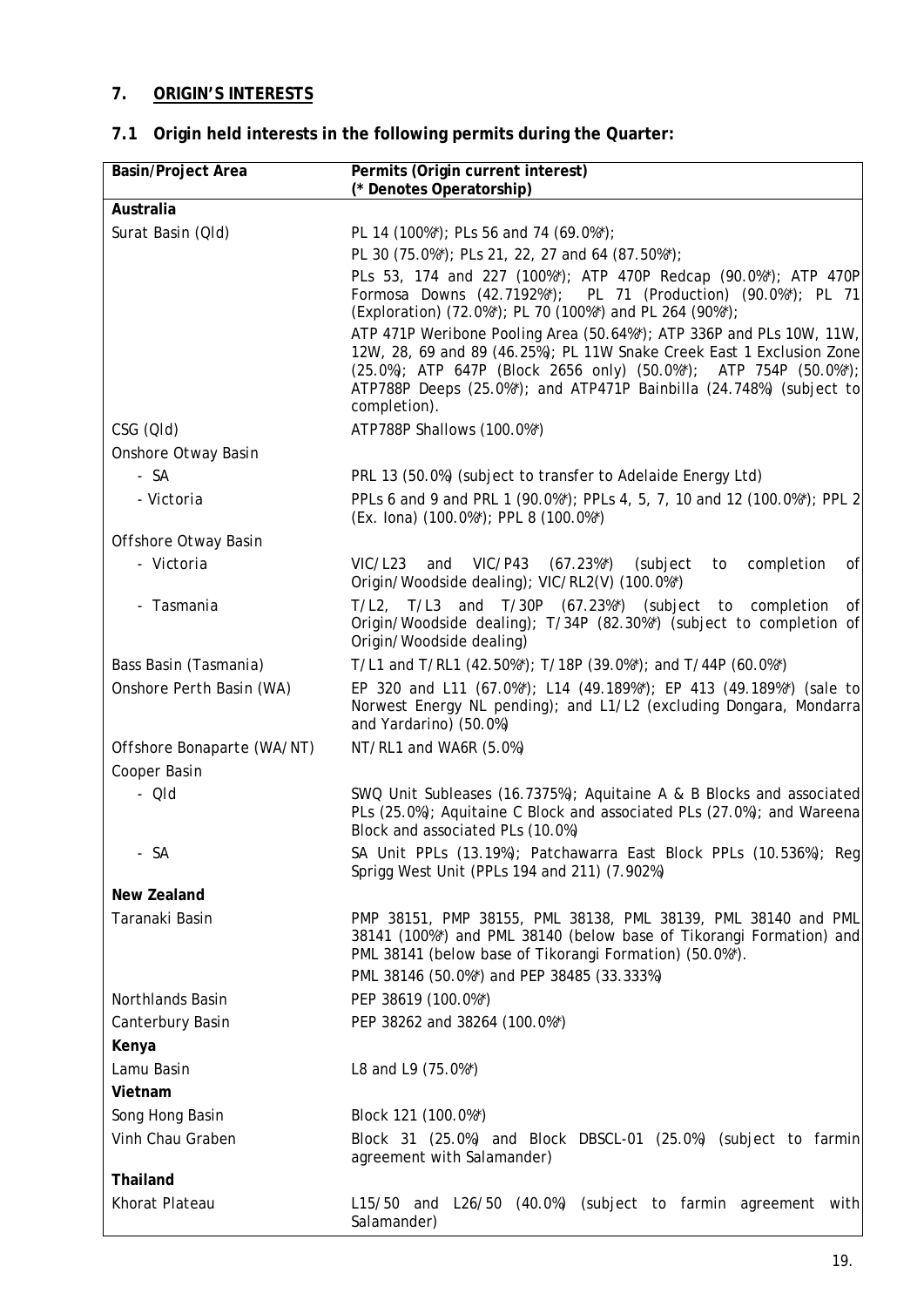| <b>Basin/Project Area</b> | Permits (Origin current interest)<br>(* Denotes Operatorship) |            |                            |  |           |       |
|---------------------------|---------------------------------------------------------------|------------|----------------------------|--|-----------|-------|
| Laos                      |                                                               |            |                            |  |           |       |
| Khorat Plateau            | Savannahket<br>Salamander)                                    | <b>PSC</b> | (30.0%) (subject to farmin |  | agreement | withl |

## **7.2 Australia Pacific LNG held interests in the following permits during the Quarter:**

Australia Pacific LNG (formerly known as Origin Energy CSG Limited) holds interests in the permits listed below. The interests denote Origin's effective interest in the permits – being 50% of the interest held by Australia Pacific LNG.

| <b>Basin/Project Area</b>          | Permits (Origin current effective interest)<br>(* Denotes Operatorship)                                                                                                                                                                                  |
|------------------------------------|----------------------------------------------------------------------------------------------------------------------------------------------------------------------------------------------------------------------------------------------------------|
| Australia                          |                                                                                                                                                                                                                                                          |
| Denison Trough (QId)               | PLs 41, 42, 43, 44, 45, 54, 67, 173, 183 and 218 (25.0%*); ATP 337P<br>(25.0%); ATP 337P Mahalo (15.0%); and ATP 553P (25.0%)                                                                                                                            |
| Galilee Basin (Qld)                | ATPs 666P, 667P and 668P (50.0%*)                                                                                                                                                                                                                        |
| CSG (QId)                          |                                                                                                                                                                                                                                                          |
| - Spring Gully                     | PLs 195 and 203 and ATP 592P (47.25%*); PL 204 (49.8625%*); and PL 200<br>$(47.8552\%)$                                                                                                                                                                  |
| - Fairview                         | PLs 90, 91, 92, 99, 100, 232, 233, 234, 235 and 236 and ATP 526P<br>(11.965%)                                                                                                                                                                            |
| - Peat                             | PL 101 (50%*)                                                                                                                                                                                                                                            |
| - Argyle/Kenya/Lauren/<br>Bellevue | PLs 179, 180, 228, 229 and 263(A) and ATP 620P Shallows (20.3125%);<br>ATP 610P Shallows and PL 247 (14.6875%); and ATP 648P Shallows, PL<br>257(A), PL 273(A), PL 274(A), PL 275(A) and PL 278(A) (15.625%)                                             |
| - Talinga/Orana                    | PLs 209, 215, 226, 216(A), 225(A), 272(A) and 289(A) and ATP 692P<br>$(50\%)$                                                                                                                                                                            |
| - Other (Bowen Basin)              | PLs 219 and 220 (50%*); ATP 653P and ATP 745P (11.925%); and ATP 804P<br>(14.6491%)                                                                                                                                                                      |
| - Other (Surat Basin)              | ATP 606P and PL 297(A)(46.3581%*); ATP 631P (9.04825%); ATP 663P<br>(50%*); ATP 702P, PLs 265(A), 266(A) and 267(A) (50.0%*); ATP 972P<br>(46.3581%*) and ATP 973P (50.0%*) (ATP 847P has been split into ATPs<br>972P and 973P, subject to EA approval) |